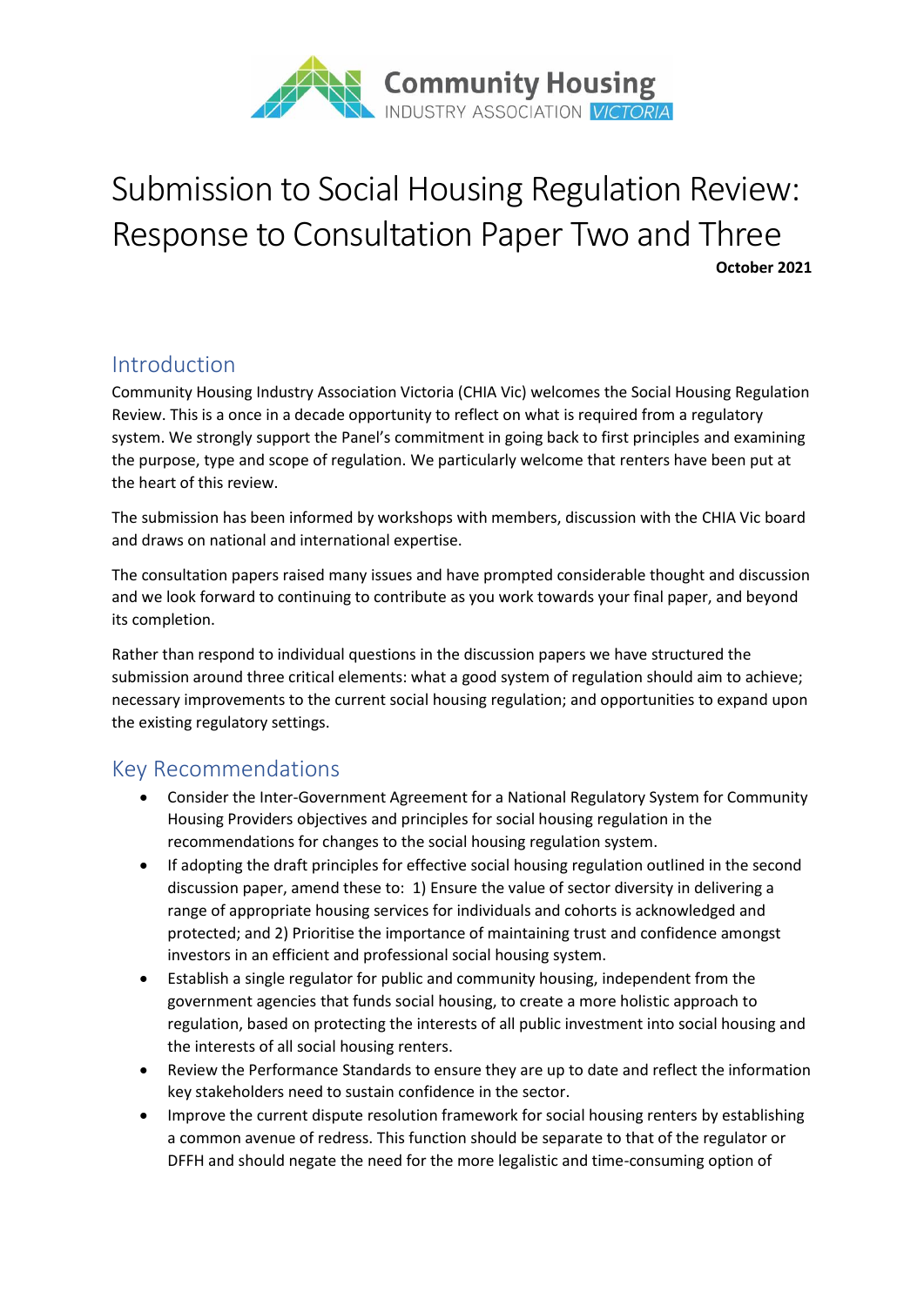applying to VCAT in most cases, while allowing parties to retain rights to access VCAT if required.

- Support the provision of culturally appropriate and safe housing by including cultural safety in the performance standards and working with ACCOs to support their inclusion in the regulated system.
- Remove the housing association and provider classifications for registered CHOs and consider how to better reflect the diversity in size and activity levels across the sector.
- Improve efficiency of data collection systems and drive standardisation of data to support better analysis and aggregation.
- Review public reporting to ensure it drives service improvements and meets the needs of key stakeholders.
- We are sympathetic to the intent behind extending regulatory protections to renters in the private sector. However, while believing all renters should be afforded protections through residential tenancy law, we are sceptical about whether a regulatory system for social or affordable housing providers can be extended to private landlords, even those whose renters are receiving Commonwealth Rental Assistance
- The social housing regulator should not regulate for-profit organisations, however, if they are brought within its jurisdiction, they should not be considered community housing organisations or social housing providers.
- Pending any decision to join the National Regulatory System for Community Housing, explore a form of mutual recognition in functions where standards are common between the Victorian system, the NRSCH and the Western Australian Community Housing Regulatory Framework. This could involve simplifying registration where CHOs are already registered in another jurisdiction and sharing of compliance activity.
- Adopt the inclusion of the renter voice in the measurement of the progress of growth, impact, regulation and improvement of social housing services through the co-design of a renter voice framework for social housing. The implementation, use and continual review of a renter voice framework is work that could be monitored and supported by the regulator. The desire by some renters to be left alone by their rental provider should be recognised and accommodated in any framework and other initiatives to assess the renter experience.
- Complete further study to identify where there is scope to minimise regulatory burden to Government and CHOs without compromising the integrity of these schemes. This may include negotiating MOUs between key regulatory bodies and establishing single sources of data collection wherever possible.

# About CHIA Vic

The Community Housing Industry Association Victoria (CHIA Vic) is the peak body that represents the not-for-profit community housing sector in Victoria. CHIA Vic supports the growth of community housing as the most effective and efficient means of ensuring more disadvantaged Victorians can enjoy the dignity of safe, secure and appropriate housing.

CHIA Vic's member community housing organisations include all the organisations registered as housing associations or housing providers under the Victorian regulatory framework. These registered CHOs make up an integral part of Victoria's social housing system, managing more than 20,000 units of rental property, over 9,700 of which are owned by CHOs.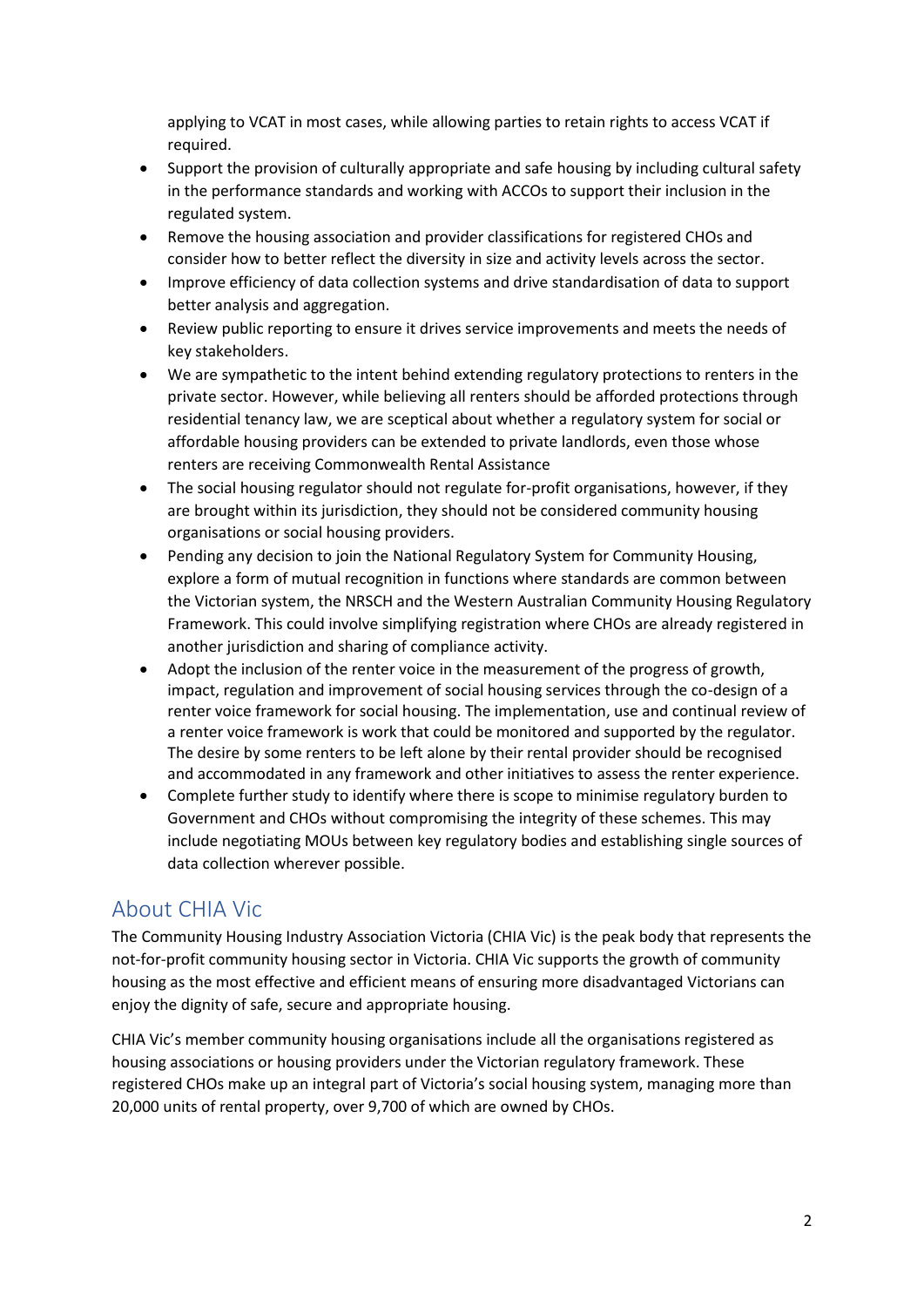# Vision for Victoria's Social Housing Regulatory System

Our members are independent not-for-profit organisations that exist to support renters with affordable and secure homes where they can build their lives. While they represent a very diverse sector, all are driven by social purpose, and their mission is to ensure everyone has a good quality, safe place to live that they can afford. In CHIA Vic's view, the role of regulation is to create a framework within which providers can deliver on this purpose as effectively as possible. This is the test against which any regulatory proposals should be judged.

The 2012 Inter-Government Agreement for a National Regulatory System for Community Housing Providers (IGA)<sup>1</sup> (which the Victorian Government signed) sets out clear objectives for regulation which remain relevant and which inform our response to the discussion paper.

These objectives are:

- 1. Improve tenant outcomes and protects vulnerable tenants;
- 2. Protect present and future government funding and equity in social and affordable housing; and
- 3. Enhance confidence for persons (including investors and financiers) having dealings with registered Community Housing Providers.

We agree that the overriding principle is that regulation should focus on best outcomes for current and prospective renters in the short and long term, and note that this emphasis is reflected in the discussion papers published to date.

The performance standards should also be framed with this aim in mind, and set overarching expectations that allow individual CHOs to design services and build homes to meet different needs.

Regulatory principles, which guide the registrar's practice, were also set out well in the 2012 IGA and continue to reflect best practice in regulation. These principles are:

- i. Proportionate reflecting the scale and scope of related activities;
- ii. Accountable able to justify regulatory assessments and be subject to scrutiny;
- iii. Consistent based on standardised information and methods;
- iv. Transparent clear and open processes and decisions;
- v. Flexible avoiding unnecessary prescriptions and impositions on how housing providers organise their business and demonstrate compliance with performance requirements; and
- vi. Targeted focused on the core purposes of improving tenant outcomes and protecting vulnerable tenants; protecting government funding and equity and ensuring investor and partner confidence.

In our [submission](https://engage.vic.gov.au/download_file/53399/5281) to the first consultation paper, CHIA Vic highlighted the importance of developing high-level principles that will ensure the review delivers recommendations that are appropriate,

<sup>&</sup>lt;sup>1</sup> Inter-Government Agreement for a National Regulatory System for Community Housing Providers, 2012, National Regulatory System for Community Housing Providers – COAG Decision Regulation Impact Statement – Select Council on Housing and Homelessness, Appendix 4. Available a[t https://obpr.pmc.gov.au/published-impact-analyses-and-reports/national-regulatory-system-community-housing-providers](https://obpr.pmc.gov.au/published-impact-analyses-and-reports/national-regulatory-system-community-housing-providers-coag)[coag](https://obpr.pmc.gov.au/published-impact-analyses-and-reports/national-regulatory-system-community-housing-providers-coag)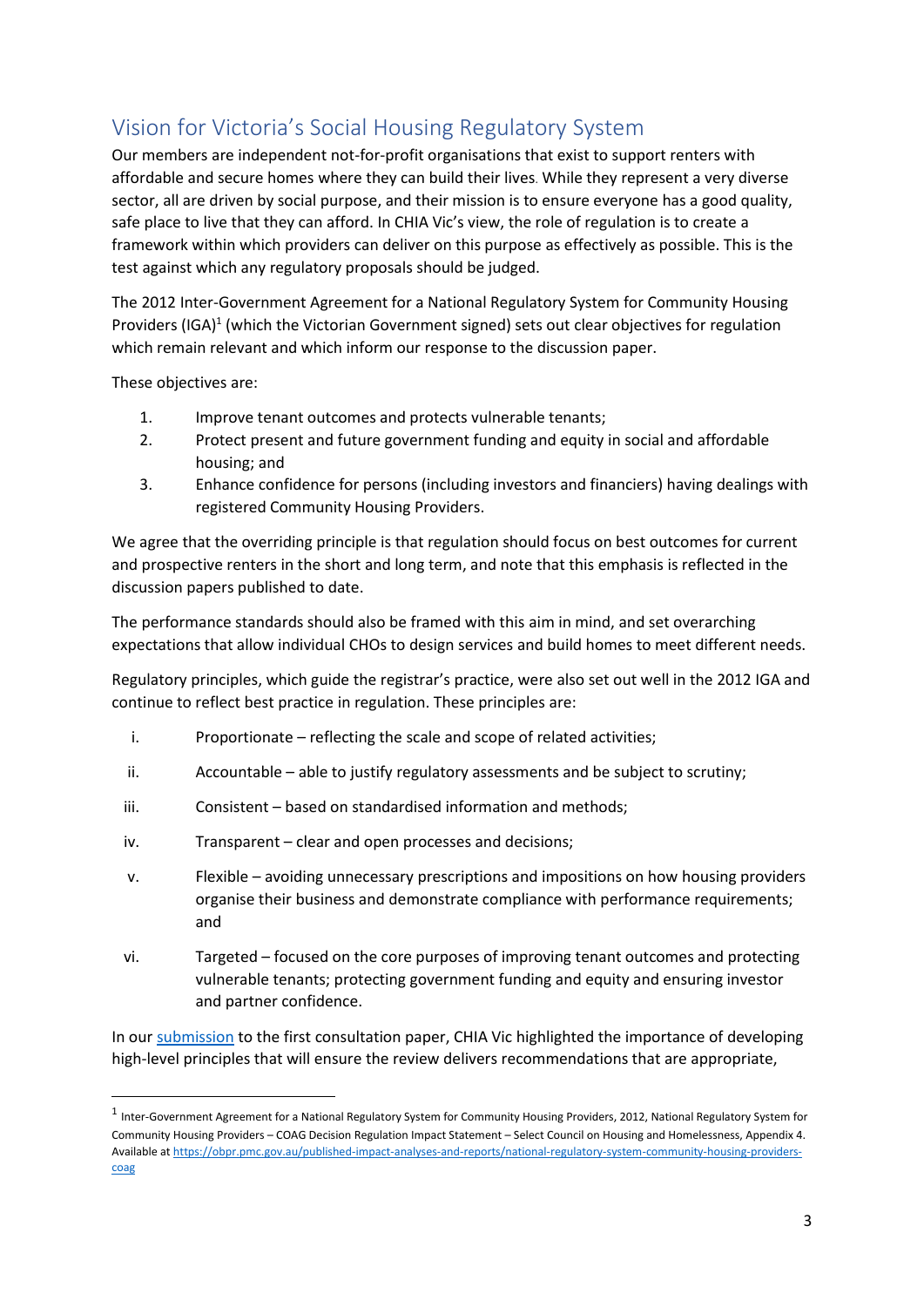achievable, and will create a regulatory system that supports the growth of stable and secure housing for Victorians.

We are pleased to note the inclusion of clear principles in the subsequent consultation papers and are broadly supportive of the draft principles outlined within them. However, we believe some amendments are needed to these draft principles to:

- Ensure the value of sector diversity in delivering a range of appropriate housing services for individuals and cohorts is acknowledged and protected; and
- Prioritise the importance of maintaining trust and confidence amongst investors in an efficient and professional social housing system.

In relation to the proposed principle outlined in the discussion paper of creating an equitable system which is consistent, it is worth noting that this will often conflict with the overriding principle of promoting best outcomes for renters.

The need for consistency in service provision needs to be balanced against the benefits of sector diversity and service specialisation. Each community housing organisation designs and adapts strategies, service approaches and policies in line with their own unique charitable mission and the needs and feedback of their renters. This has led to a diverse community housing sector that adapts to the needs of a variety of communities and cohorts.

Regulation should support continual quality improvement at both an organisation and sector level and that may result in areas where there is increased consistency of approach, but regulation should equally protect diversity and innovation where there are benefits from a range of service and policy approaches to meet the needs of a variety of communities and renters.

We support the inclusion of the renter voice in the measurement of the progress of growth, impact, regulation and improvement of social housing services and believe that this would be well supported through the co-design of a renter voice framework for social housing. The implementation, use and continual review of a renter voice framework is work that could be monitored and supported by the regulator.

We view the Victorian registrar as part of the overall regulatory system which includes contractual compliance, other regulatory bodies such as the ACNC and self- regulation. We believe this current system forms a sound basis and that as this system is reviewed and improved, the panel should ensure the redesigned system possesses the following core elements:

- Allows regulated entities flexibility in how they achieve the aims of regulation, so that they can grow their businesses in line with the unique needs and aspirations of their renters.
- Makes best use of the wider system including contractual compliance, other regulatory bodies such as the ACNC and self- regulation.
- A regulator independent from the government agencies that funds community housing organisations, including governance arrangements that reflect and reinforce that independence and provide transparency and accountability in its operations.
- Provides assurance to government, private lenders, local councils, the public and most importantly to renters about the good governance and financial strength of the sector, and provides a clear mechanism and justification for where regulatory intervention is required.
- The regulatory scheme needs the capacity to act on new and emerging risks and be sufficiently adaptable to respond to changing circumstances, new initiatives and different organisational arrangements.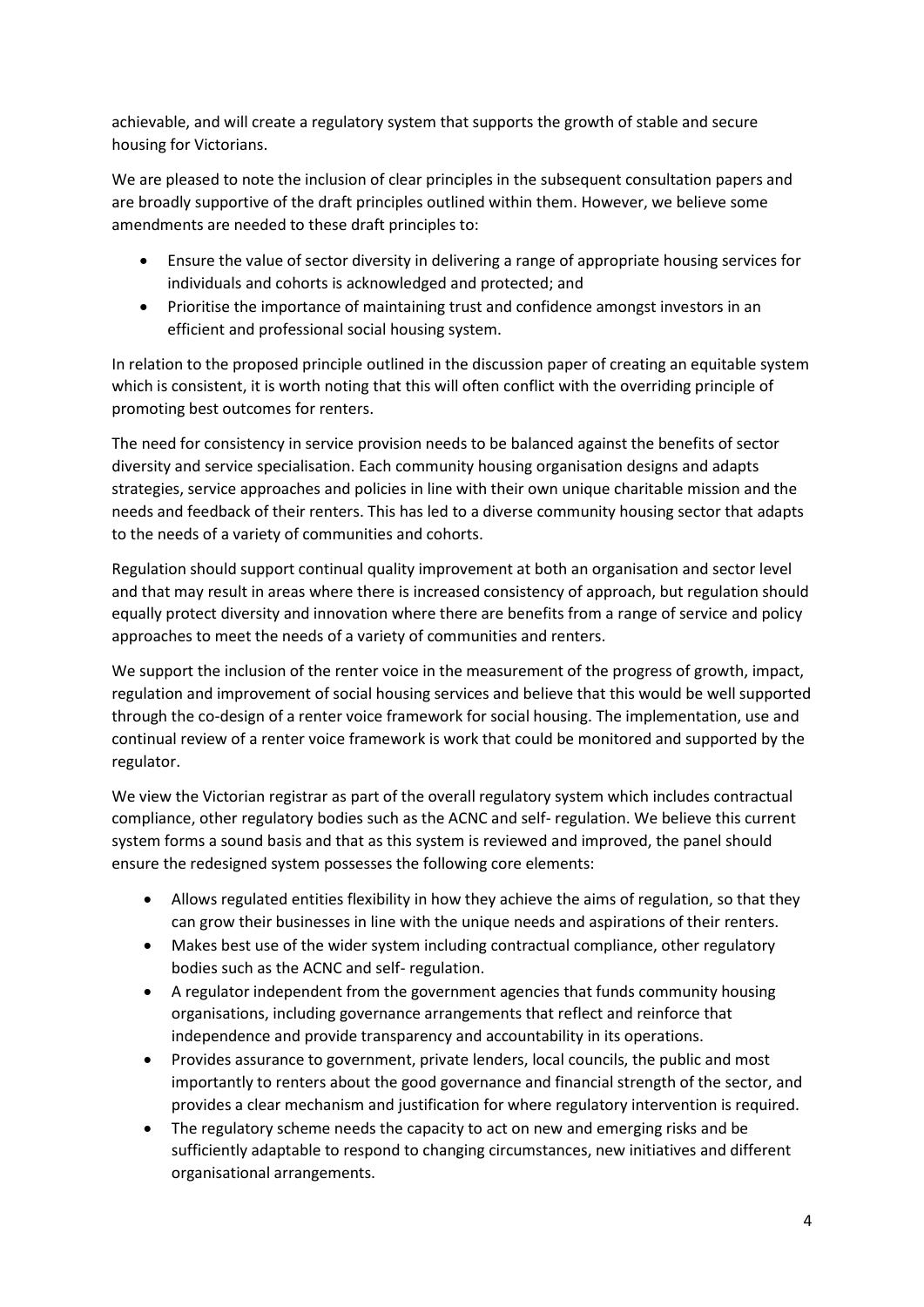• Clear oversight of the regulatory function and a mechanism for regulated organisations and others to have their concerns addressed.

As outlined in our previous submission, we support the establishment of a single regulator for all social housing as a means to create a more holistic approach to regulation, based on protecting the interests of all public investment into social housing and the interests of all social housing renters, rather than separating oversight responsibility by landlord type.

If the social housing regulatory system is expanded to include public housing, then it must ensure that regulation of each group is built upon a recognition of the value and operational considerations of the different types of entities. We also believe it is essential that the regulatory system recognises the status of CHOs as independent social organisations pursuing public benefit, and not as state agencies.

### Improvements to the Current Regulatory System

This section of our submission uses the framework provided by the IGA regulatory principles to structure our feedback on those areas of the current regulatory system where significant improvements can be made, which better support delivering on the stated objectives of social housing regulation.

There are a number of strengths of the current community housing regulatory system that this review provides an opportunity to build on.

- The newly Rental Provider Report is designed to provide greater clarity for all stakeholders on the performance, size and activities of each CHO. The implementation of this report will be reviewed to ensure that the information provided meets the needs of renters.
- Regulatory Action Plans: The Housing Registrar prompts practice improvement through regulatory action plan requirements that mean organisations need to develop and report on continuous improvement planning.
- Guidance notes and best practice guidance are utilised to address arising issues and improve practice.
- The Housing Registrar engages in joint project work with CHIA Vic, state government and NRSCH registrars to support system improvements.
- Financial accountability and viability monitoring, with compliance processes designed to improve performance and monitoring within organisations.
- Collection and reporting on KPMs for each organisation and basing continual improvement activities on this data.

However, this submission also identifies areas within the current system of social housing regulation that should be prioritised for reform. These are:

- Multiple regulatory bodies: as outlined in the consultation paper, there are a range of regulatory functions spread throughout government agencies and centralising these within a single social housing regulator could improve clarity, streamline processes, improve data collection and create a strengthened source of social housing regulatory expertise.
- Complaints: Improving the clarity around dispute resolution options for renters and the efficiency and timeliness of complaints management is also a key opportunity from this review.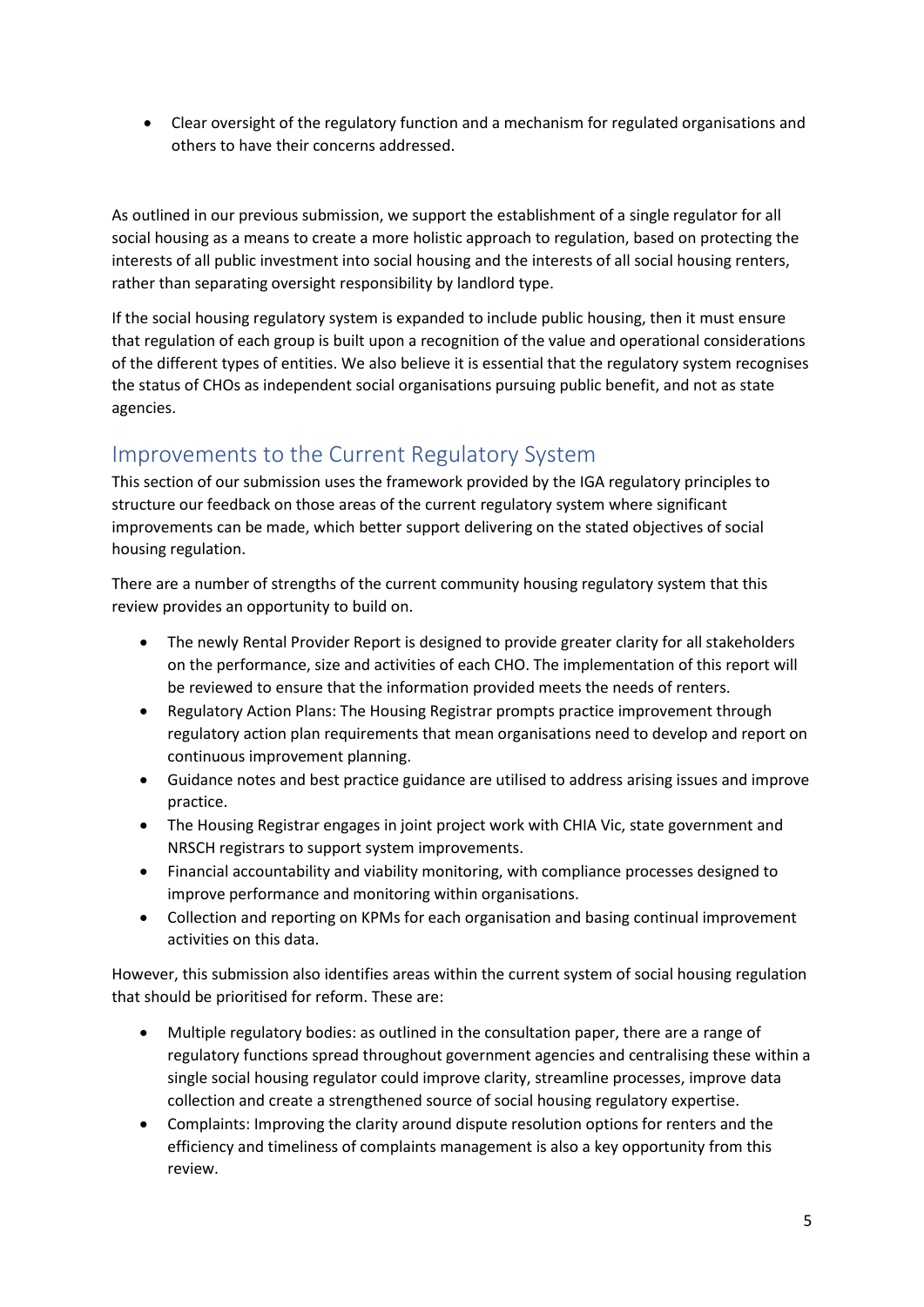- The Performance Standards for community housing have not significantly changed since they were introduced in 2005, the review provides an opportunity to ensure that they are fit for purpose in line with the agreed priorities and principles of regulation.
- Data: The review should lead to the streamlining of reporting, and the provision of timely and relevant data which can improve transparency and drive service improvements and strategic planning.
- Reporting inefficiencies: There is currently overlap with regulatory, contractual and procurement reporting obligation and these inefficiencies should be addressed through changes to the regulatory system.
- Regulatory intervention: The review should provide clarity on how, when and which intervention powers are held by the regulatory and how and when these powers should and will be used.
- Amend the classification for registered CHOs to better reflect the diversity in size and activity levels across the sector. This should include creating a pathway to assist ACCOs in joining the regulated sector.
- Consider the governance arrangements of the Housing Registrar and whether an independent board would support greater independence
- Explore opportunities for renters to influence CHOs through roles in assessment and by ensuring performance standards encourage renter involvement and report on renter experience in a way that reflects renters' perspectives.

#### Proportionate

Proportionate regulation balances reporting requirements and intervention against the scale and scope of a CHOs activities. Larger and more complex businesses will have more to report on than small CHOs, while organisations with a history of good performance may have less scrutiny than organisations where there has been significant change in recent years.

Good regulation must balance a desire for data with how critical that information is to assessing risk and compliance.

#### **Reporting burden**

Under the current regulatory system registered community housing organisations have identified a significant regulatory burden, largely due to the duplication of reporting requirements to the Housing Registrar, contractual and VHR reporting to Homes Vic/DFFH, and annual/ongoing reporting to other key regulatory bodies such as Australian Charities and Not-For-Profits Commission (ACNC) and Australian Securities Investments Commission (ASIC).

Although reporting requirements to the Registrar may be proportionate to the scale and scope of a CHO's activities they fail to take into account other reporting obligations, ultimately contributing to a substantial reporting burden for the sector.

The overall regulatory burden on providers should be minimised by a requirement that memorandums of understanding are negotiated between key regulatory bodies such as Australian Charities and Not-For-Profits Commission (ACNC) and Australian Securities Investments Commission (ASIC). There should also be consideration of mutual recognition between other regulatory and assurance schemes where appropriate, for example for assurance processes for mental health services and SDA providers. There are internationa[l examples](https://www.housingregulator.gov.scot/about-us/what-we-do/how-we-work-with-other-bodies/memoranda-of-understanding-mou) to draw on.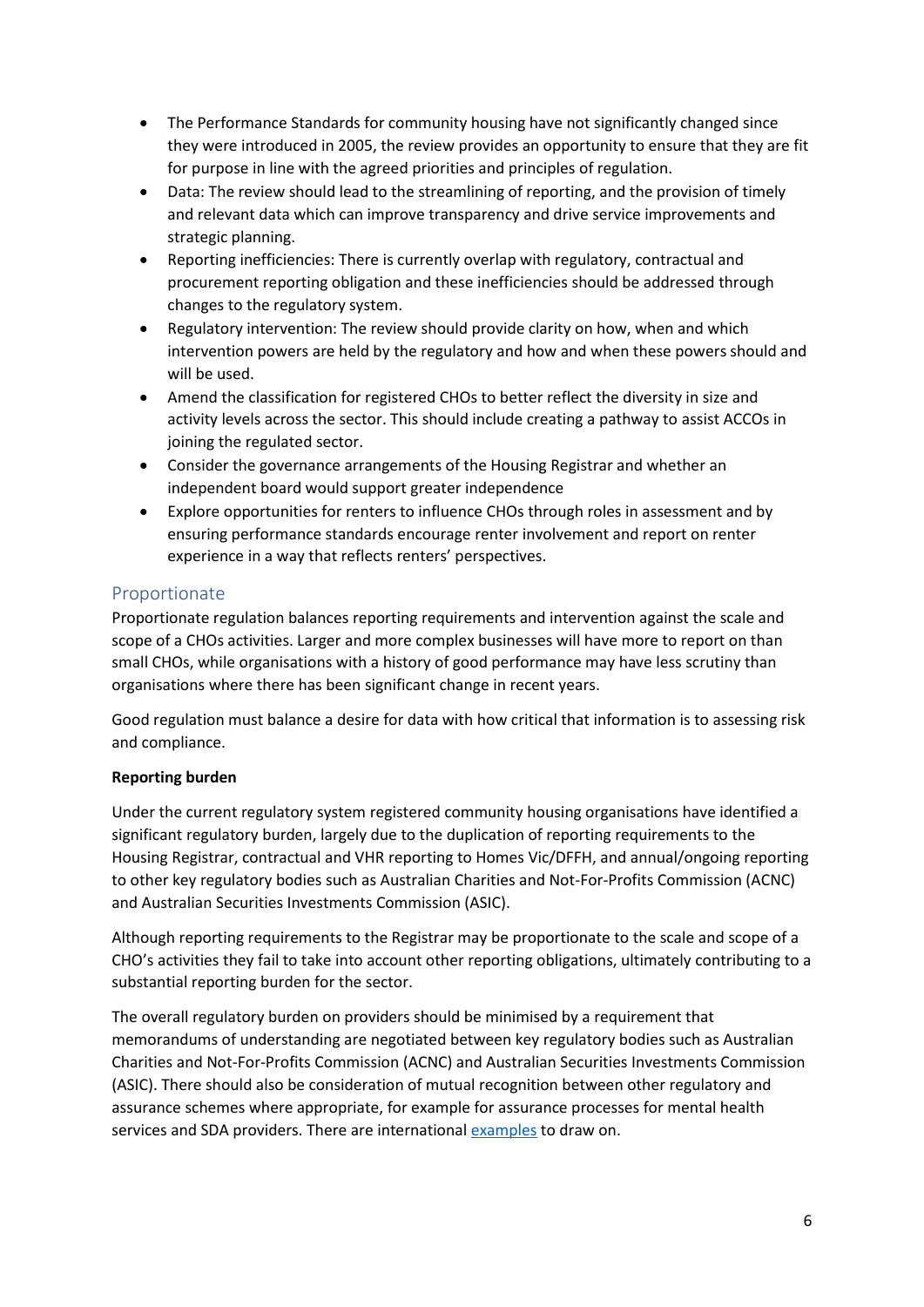We consider national regulation later in the submission but accept that in the short term it is unlikely that the Victorian Government will decide to join a national system. In the interim we are therefore calling for serious consideration to be given to exploring a form of mutual recognition in functions where standards are common between the Victorian system, the NRSCH and the Western Australian Community Housing Regulatory Framework, to reduce regulatory burden and release regulatory resources for deployment elsewhere. This could involve simplifying registration where CHOs are already registered in another jurisdiction, synchronising assessments and even sharing of compliance activity.

Of equal significance is the need to ensure that contractual compliance agencies are persuaded to avoid duplication and encourage reliance on relevant aspects of the Registrar's work. So important is this issue that we recommend commissioning further study to identify where there is scope to minimise regulatory burden to Government and CHOs without compromising the integrity of these schemes.

At the same time the performance standards and evidence guidelines of the Housing Registrar should be revised. The evidence is largely composed of planning, policy and procedural documents together with financial information and performance data. Part of this review should consider the utility of evidence, particularly that which is used for the initial risk assessment and that which is only required when that risk assessment reveals possible non-compliance.

CHIA Vic has engaged with the Registrar to improve the amount and quality of information available while minimising the reporting burden wherever possible, and will continue to do so. However, the review should not overlook the information needs of existing and potential renters and investors. CHIA Vic recommends that the performance standards and evidence guidelines be reviewed with the key aims of the regulatory system in mind, to ensure that appropriate data is being collected in the most efficient way possible.

There are also opportunities to streamline data collection from the sector by harmonising data requirements across data collection agencies. The principle of 'collect once and share many times' should be adopted. Regardless of whether Victoria joins the NRSCH, data definitions should be identical to allow consistent national reporting. The Australian Institute of Health and Welfare led data improvement plan (which starts with community housing) is an opportunity to promote this.

#### **Performance Standards**

A clear objective in relation to the Regulatory registration schemes performance is its role in promoting confidence for the general public, government and private sector investors. Up to date and relevant performance standards are essential for this task.

The Victorian performance standards were updated in 2014 but are largely unchanged from those issued in 2005. They should be re-examined to reflect the changing operating environment and context for CHOs and also to allow for other organisations and housing types (such as public housing) to be included. As outlined in the IGA's regulatory principles, they should allow for CHOs to deliver services in a way which responds to local circumstances and, for this reason, excessive prescription should be avoided.

We believe there is scope for:

• Reducing the requirements for smaller and specialist organisations to reflect their risk profiles and other regulatory obligations. We can see merit in reducing and targeting evidence requirements.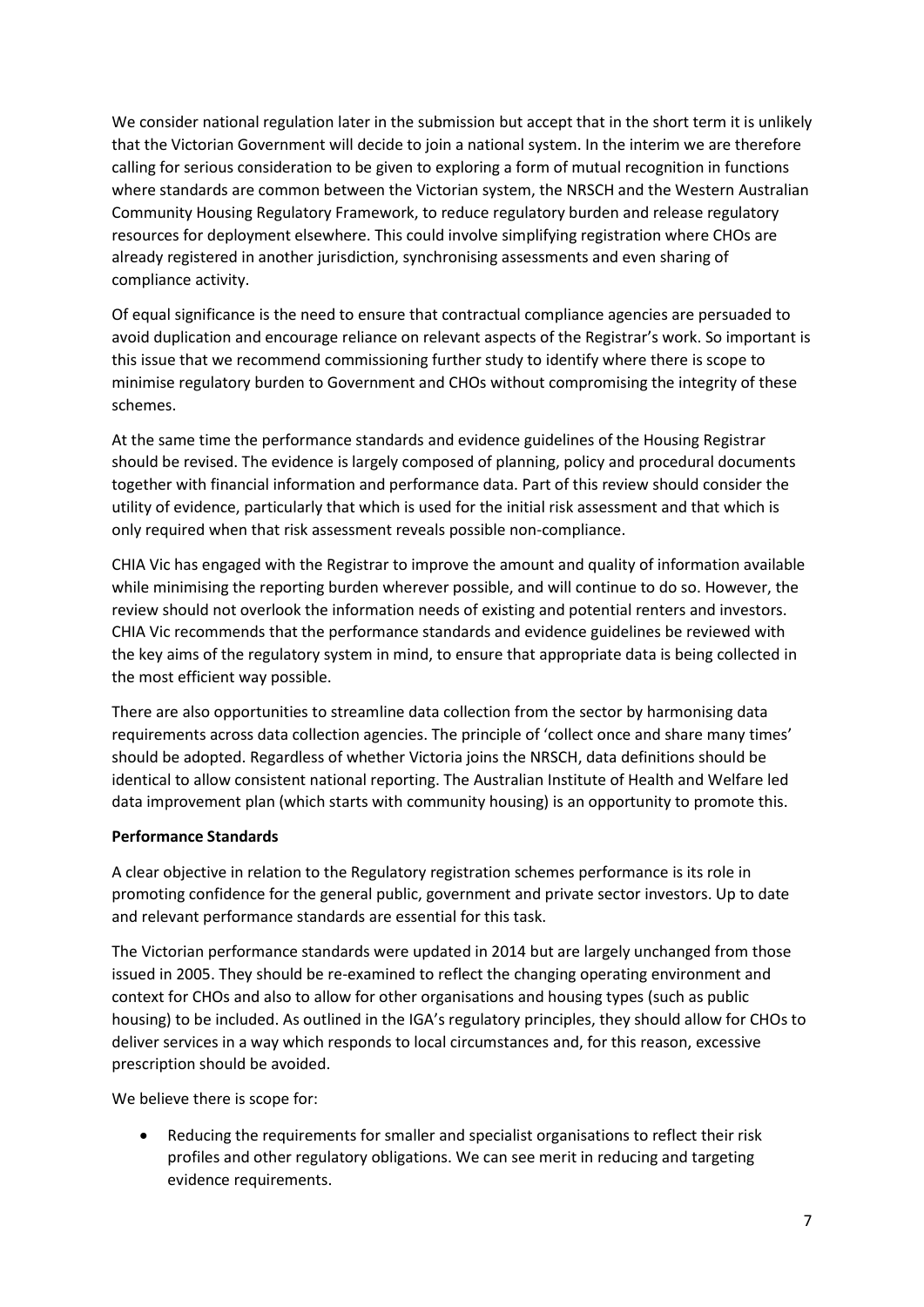- Harmonising some of the current standards for example there is overlap between the governance, probity, financial viability and management standards.
- Enhancing/revising standards to reflect more complex corporate structures, arrangements and business diversification amongst some CHOs.
- Introducing a separate property development standard.
- Placing more emphasis on value for money within the financial performance standard recognising that its assessment needs to accommodate the diversity of operations – within businesses as well as between different organisations.
- Community engagement is difficult to assess within a compliance based regulatory system and further discussion and planning is needed between the sector and regulator on how to promote and measure effective community and renter engagement.

In addition, there is scope for inclusion of a performance standard on cultural safety. Careful consideration and consultation will be needed on how to evidence and assess compliance, particularly if regulatory engagement remains largely reliant on desk top review. One possible option is to support the adoption of the Community Housing Aboriginal Cultural Safety Framework as an industry standard.

#### **Classification of CHOs**

Classification of registered CHOs as Housing Associations or Housing Providers is a key method by which the Registrar determines the level of risk, and associated reporting requirements for a CHO. However, as used in the Victorian regulatory scheme it is at best only a partial indication of a CHO's risk of non-compliance and is often misunderstood by external stakeholders such as councils and developers to be synonymous with capability/performance. Furthermore, over time the distinction between associations and providers has become blurred.

The current registration framework for community housing organisations makes a hard distinction between just two categories: Housing Associations and Housing Providers. Providing only two categories does not suit the nuances of the sector which includes a range of housing providers, some of which are quite large and complete housing development projects and others which do not. CHIA Vic understands that the registrar currently utilises sub-categories for housing providers for their own internal purposes, but these are not reflected in the registration process.

On this basis, CHIA Vic recommends that the Association / Provider classification be removed, and a more appropriate method be developed to distinguish organisations by size, operational locations, and main functions / resident base. This could then be used to set evidence requirements consistent with a CHOs size and scope of activity.

The review should include an examination of whether the various tiers of regulation should be purely risk based (providing higher levels of registration based on organisational size and complexity of operations) or both risk and performance based (incentivising performance improvement by reserving higher levels of registration for organisations which meet higher performance standards). The basis of differing levels of registration should be made explicitly clear to all parties.

We believe CHO profiling by the regulator should combine performance related factors and financial, governance and management concerns with organisational context considerations. Contextual factors could include an organisation's property portfolio (numbers and quality), tenancy turnover, the amount of public funding and private finance it is servicing or has committed by lenders, organisational complexity, the degree of local community dependence on the organisation, and the nature of its overall business. We understand that assessments of this type have occurred in the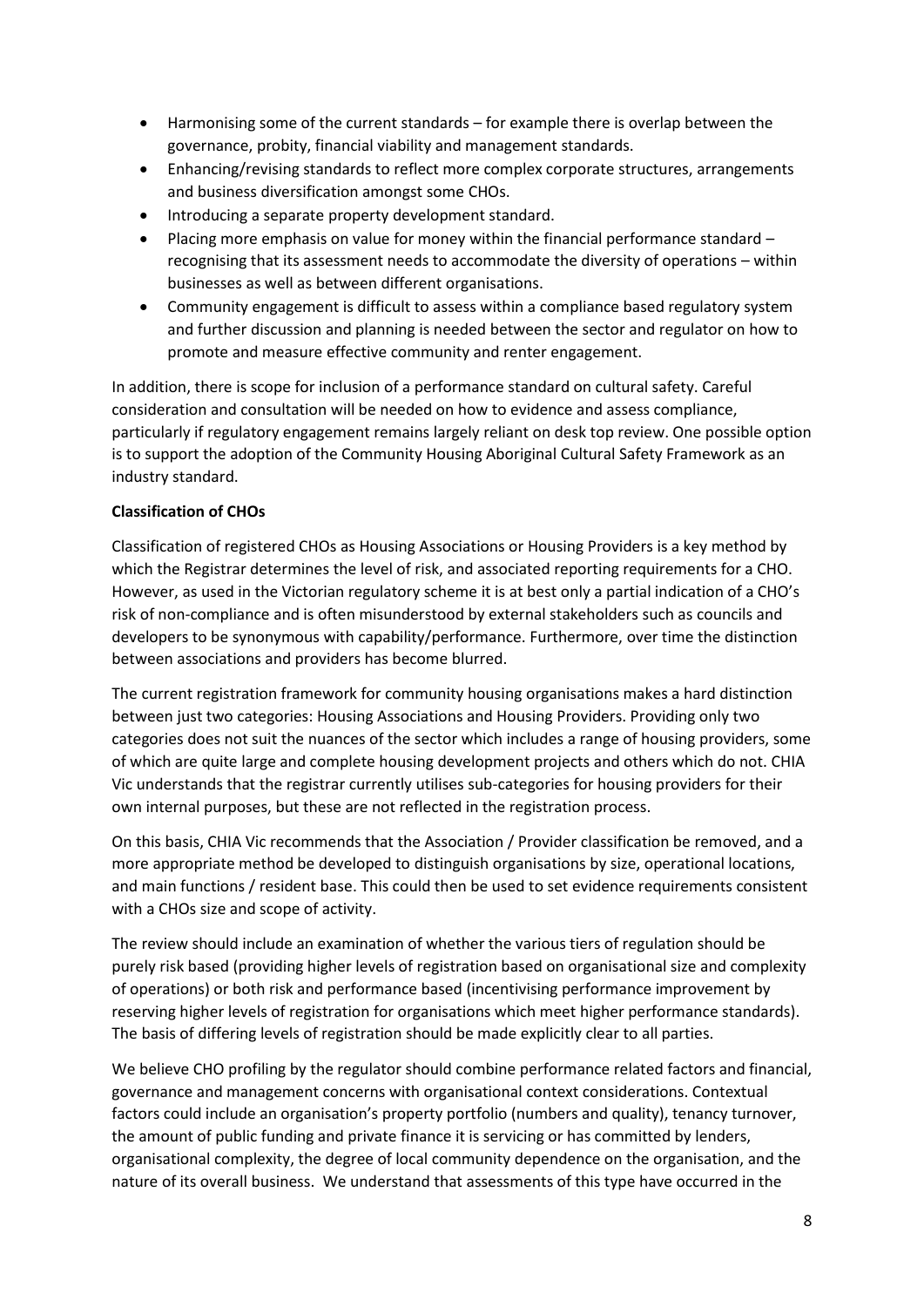past through a regulatory engagement tool and that the tool may be more relevant as the sector grows.

The tiers used in the NRSCH have the same shortcomings as the Housing Association / Provider classification. State and National peaks previously collaborated with the Queensland Registrar to produce options for reform of the Tiers classification used in the NRSCH, which may be relevant for the Victorian context too.

#### Compliance vs inspection-based regulation

Victoria operates a risk-based compliance system for its social housing regulation.

The current risk-based compliance system provides reasonable confidence that all registered providers meet a set of minimum standards. An alternative approach is an inspection-based registration scheme which seeks to determine current provider performance and aims to raise overall standards.

There are limits to the effectiveness of compliance-based regulation as an administrative tool. It is not sufficient in scope or depth to judge providers' relative performance, nor to assess how well individual organisations are performing. It is not the same as a more rigorous (and expensive) on-site inspection registration scheme. With the emphasis placed by the Review on including data on renter voice and outcomes in regulatory reporting it is worth considering the differences between these two methods of regulation and assessment and completing a thorough cost-benefit analysis.

The inspection-based registration schemes which operated in both England and Scotland until the mid-2000s required all registered organisations to make annual data returns including financial data, contextual information and performance data. These returns were analysed and information published about individual providers and the sector as a whole. They could prompt further engagement with a provider. In addition to this regular data analysis, every provider regardless of performance or size was inspected. The inspection cycle varied though in Scotland and there was an intention it would be roughly every five years.

Inspections covered everything a provider did – including development activity and specialist services, along with its governance, strategic and business planning and financial management. The preparation, on site activity and reporting took four – six months on average. Reporting was public and providers received a rating. In England providers received a grade denoting current performance and one indicating their prospects for improvement. In Scotland the grading conflated the two measures. Providers needed to report against improvement plans.

Understandably much rode on an inspection and around the formal process a whole support industry evolved, with most larger providers choosing to have a 'mock' inspection beforehand.

While providers found the process time consuming, most also recognised the 'free consultancy' aspect and in the context of a reasonably generous funding registration scheme that saw the sector expand, an appreciation of this oversight was necessary. Inspections also shone a light on management and raised the profile of services and the importance of these to governing bodies.

However, an inspection scheme is expensive and it needs to employ individuals who have professional credibility with the regulated entities and other stakeholders. Not the least of the skills needed is to grade an organisation and craft an in-depth report that accurately and fairly represents an organisation. In the UK inspection was rolled back in the mid-2000s and more risk-based approaches adopted.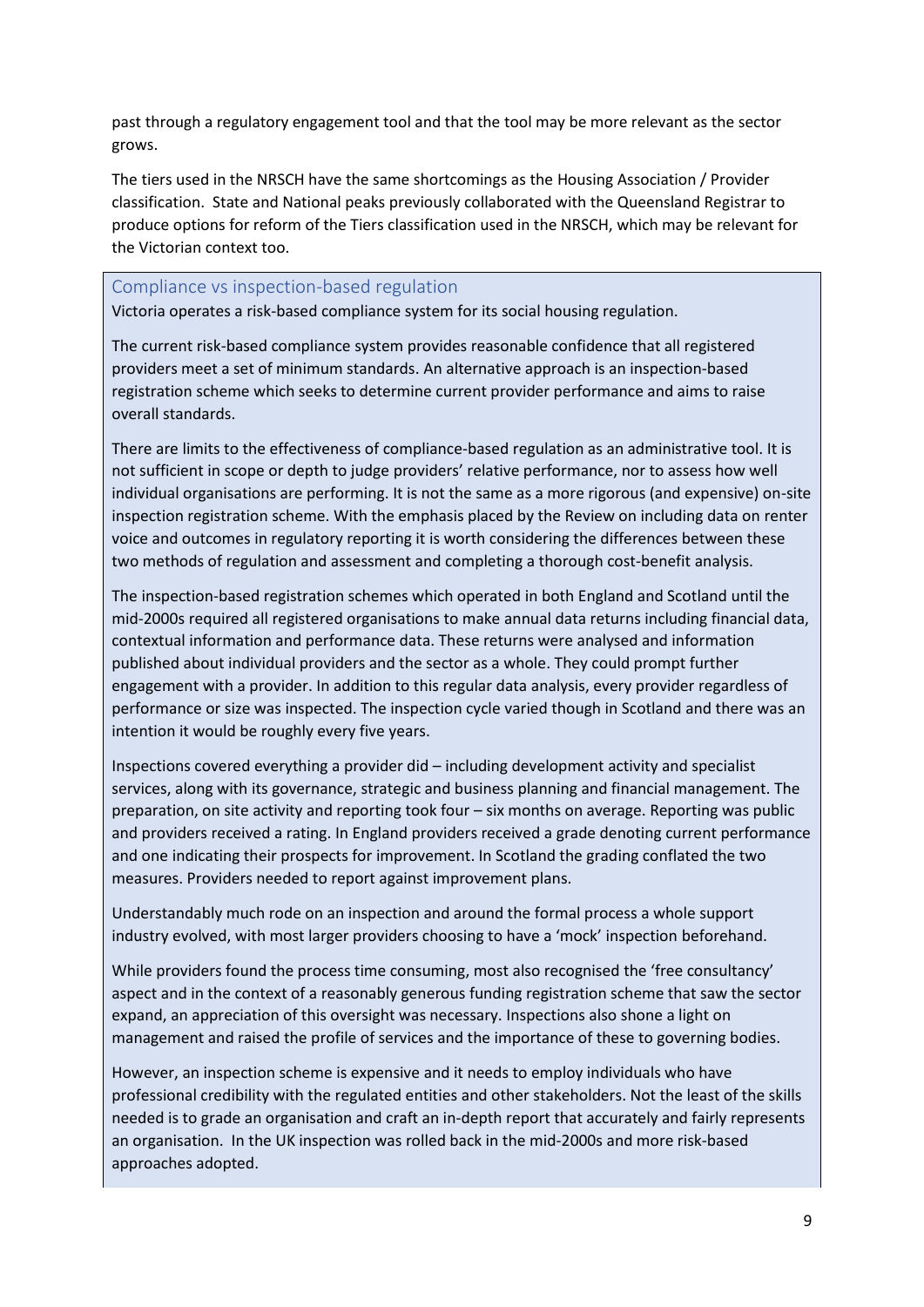At this stage CHIA VIC is agnostic about whether the system is performance improvement or risk based but would support further investigation of the relative cost benefits of each and potential hybrid options. The latter could include combining risk-based compliance with targeted activity (short notice inspections, in-depth thematic investigations) that focus on systemic challenges or topical issues for all or parts of the sector; and co-regulation with CHOs. As part of this process the impact on smaller CHOs should be considered.

#### Accountable

The principle of accountability requires that the regulatory system be able to justify regulatory assessments and be subject to scrutiny. Here we have taken this to mean that the Housing Registrar must operate in a way which allows them to be held accountable, both by the public through transparent reporting, and by the registered CHOs it regulates.

Social housing policy, funding decisions as well as public housing operations and asset management are all currently delivered within a single government body (DFFH) and funding and community housing regulation is also provided through another single government body (DTF). In order to ensure effective oversight can be provided of both performance and investment in social housing, the review should consider the appropriate departmental structures necessary to provide effective, transparent and accountable regulatory oversight. Regulatory governance arrangements should reflect and reinforce independence and provide transparency and accountability in their operations and we strongly recommend that the regulator be independent from the government agencies that fund and operate social housing.

A possible way that transparency could be strengthened is through the creation of an independent board for the social housing regulator. Its members could be selected based on their skills, knowledge and experience of regulation and the functions and services delivered by the social housing sector.

#### Consistent

Consistency requires that regulation be based on standardised information and methods. Data collection, including the technology used to do so, and data quality are two critical means to ensure that the regulator has access to standardised information.

Standardised property data could be published in a format that allows aggregation, allowing for analysis and identification of systemic issues. The NRSCH regulators are currently consulting on what property data to publish. To enable national sector reporting Victoria should input to and adopt the same approach.

The Registrar also needs to be aware of future developments that might influence data availability such as the sector's work on Environmental, Social and Governance (ESG) reporting.

#### About the social housing workforce

CHOs' workforces include professionals across multiple disciplines including tenancy management, finance, property development, real estate, communications and housing support. They require comprehensive ongoing professional development that is appropriate, relevant and useful.

Until recently a Certificate IV in social housing, a certified, entry level qualification was being offered in Victoria but has recently been discontinued and there are now no tertiary social housing courses offered within the state.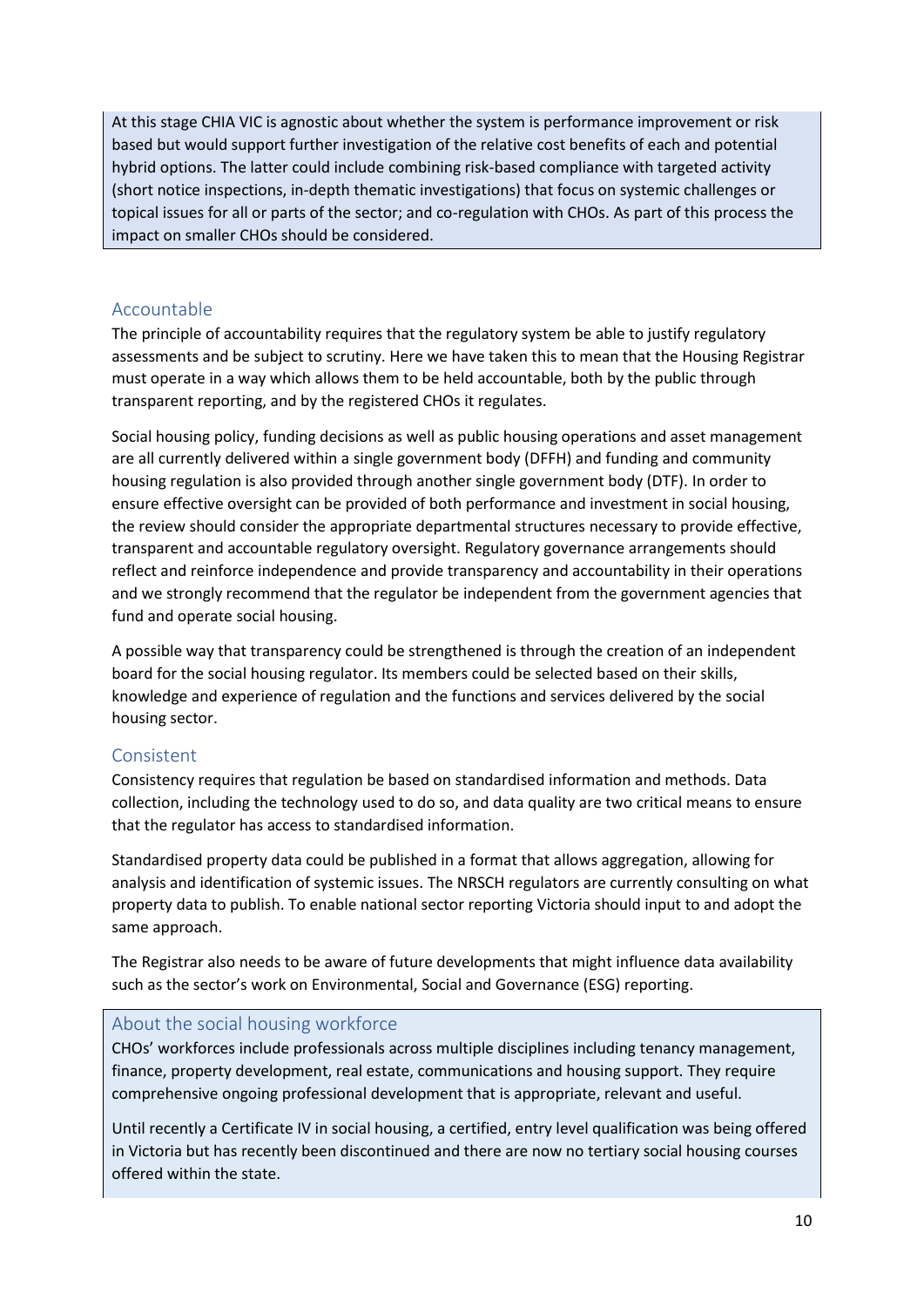Training should be accredited, build career pathways and help the industry be viewed as a long-term career option. While there could be jurisdictional specific workforce planning, setting professional standards would ideally be on a national basis.

CHIA Vic takes an active role in workforce professionalisation, through development of a capability framework for tenancy management workers and short courses. We run a short course program that trains 800-1,000 people per year in 50-70 courses. In our response to the Victorian 10-year housing strategy we outlined the need for a workforce development strategy. We also noted that there is a pressing need for training and development to become more structured and to provide clear pathways for key parts of the community housing sector workforce.

With the growth projected from the Big Housing Build the community housing sector needs to rapidly grow its workforce over the next 3-5 years. Creating the training and development pathways for new workers is essential to building and retaining a professional workforce. Although this work directly supports the aims of regulation it is not a direct responsibility of a regulator. Rather, the Registrar should look at how it's existing data collection could be used to support capacity building and professionalisation by other actors in the system, such as peak bodies and training organisations.

To be truly effective, these capacity building initiatives need to be sector-led and CHIA Vic is currently in discussions with members and Homes Vic regarding the development and delivery of an industry workforce development plan that builds on the existing work and the emerging needs of our growing sector.

#### **Transparent**

Transparency by the regulator and by regulated CHOs is a critical element in ensuring that the regulatory aims can be achieved. This principle is closely aligned with the data collection issues noted above under Consistency, and some issues are relevant to both sections but have only been covered in one.

In line with the aim of improving renter outcomes and enhancing confidence in the social housing system the Victorian regulatory registration scheme should be more accessible and useful for renters and investors. Subject to consultation with the sector, CHIA Vic believes there is scope for more public information about social housing performance to encourage organisations to proactively make service improvements. The provision of more public information should be based on improvements in data collection and the consistent application of data definitions.

As noted earlier in our response there is work to do to ensure that data is reliable. Over time and in full consultation with the sector, the regulator could also adopt a form of traffic light reporting to more easily distinguish full compliance from where providers need to make improvements.

Although the Registrar already publishes information about the sector, there is an opportunity to undertake wider stakeholder engagement to ensure that this information appropriately meets the needs of renters and other stakeholders dealing with the sector, such as local governments and investors. Stakeholder survey could be used with the feedback used to inform an assessment of what data is collected and reported publicly.

#### **Enforcement**

The enforcement powers of the Victorian Regulator are one area where greater transparency would be welcomed. Although there has been no indication that the Victorian registrar's extensive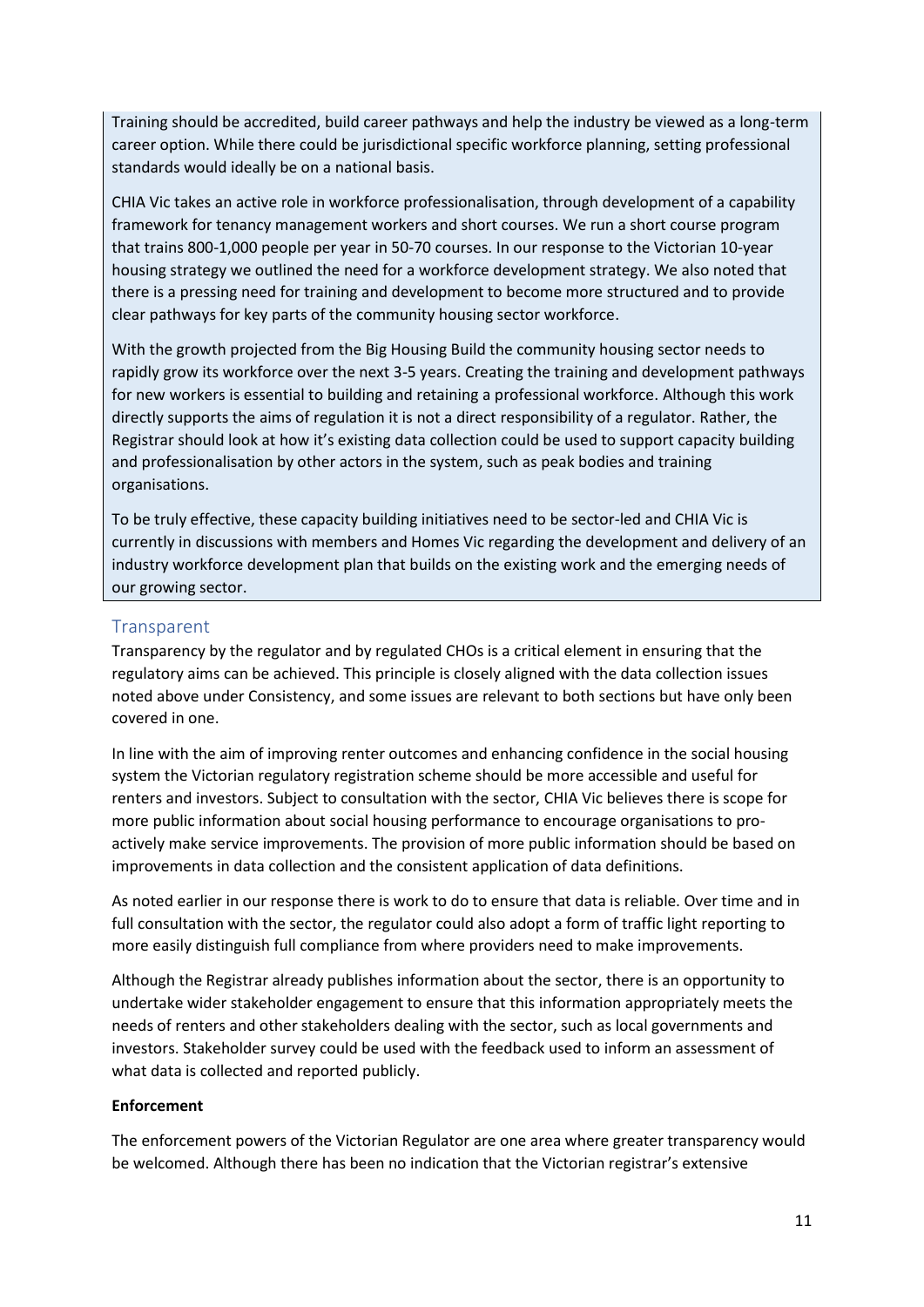enforcement and investigative powers are insufficient, feedback from the sector is that when enforcement measures are used there should be a clear explanation of the steps that will be taken and the decision-making processes involved.

As the NRSCH operates without several of the powers available to the Victorian Registrar and it may be worth investigating whether the existing wide-ranging powers are necessary, including how often they have been used in the last 15 years.

#### Flexible

The regulatory system needs to be flexible enough to avoid unnecessary prescriptions and impositions on how housing providers organise their business and demonstrate compliance with performance requirements. Some of this was already noted under the issue of reporting burdens being proportionate but there are other considerations about the flexibility of the system that are outlined below.

The consultation papers acknowledge that the operating and funding environment will influence CHOs strategies, decisions and performance. This is to be expected, and it requires the Registrar to understand the constraints faced by, and opportunities open to, CHOs when carrying out their regulatory assessments.

Operating and funding environments are also changeable, as we have seen in the past several years. Funding opportunities such as the Big Housing Build, or environmental factors such as COVID-19 motivate sector changes and require the regulator to adapt.

These changes can involve innovative partnerships - in part designed to mitigate risk - such in the Victorian 'ground rent' scheme. They can also involve more ambitious property development where social and affordable rental housing is combined with a market product - rental or for sale and exposure to cyclical risks.

It is important for the Regulator to understand the coming challenges and opportunities for the sector. This requires an appreciation of how CHOs work with other services and the overlapping responsibilities they have, for example in tenancy sustainment. The Victorian Registrar had to adapt quickly to the impacts of COVID-19 this year and feedback was positive on how it recognised the impact this would have on the sector. Other challenges are slower moving but no less important climate change being the most significant

Although difficult to write into regulation and performance standards, the regulatory system and the sector need to have strong processes and relationships to allow them to understand and adapt their practice to these types of changes.

#### Targeted

This is perhaps the most critical principle for good regulation. As has been raised earlier in this submission, there is a substantial reporting burden that comes with assessing CHOs compliance with regulation. Setting reporting requirements must reflect a clear targeting of the requirements that are essential to achieving the aims of the regulatory system, and be proportionate to the scale and risk of the activities.

Throughout this submission we have highlighted issues which are critical for protecting government funding and enhancing confidence for people dealing with registered CHOs. However, improving renter outcomes and protecting vulnerable renters is the primary aim of good social housing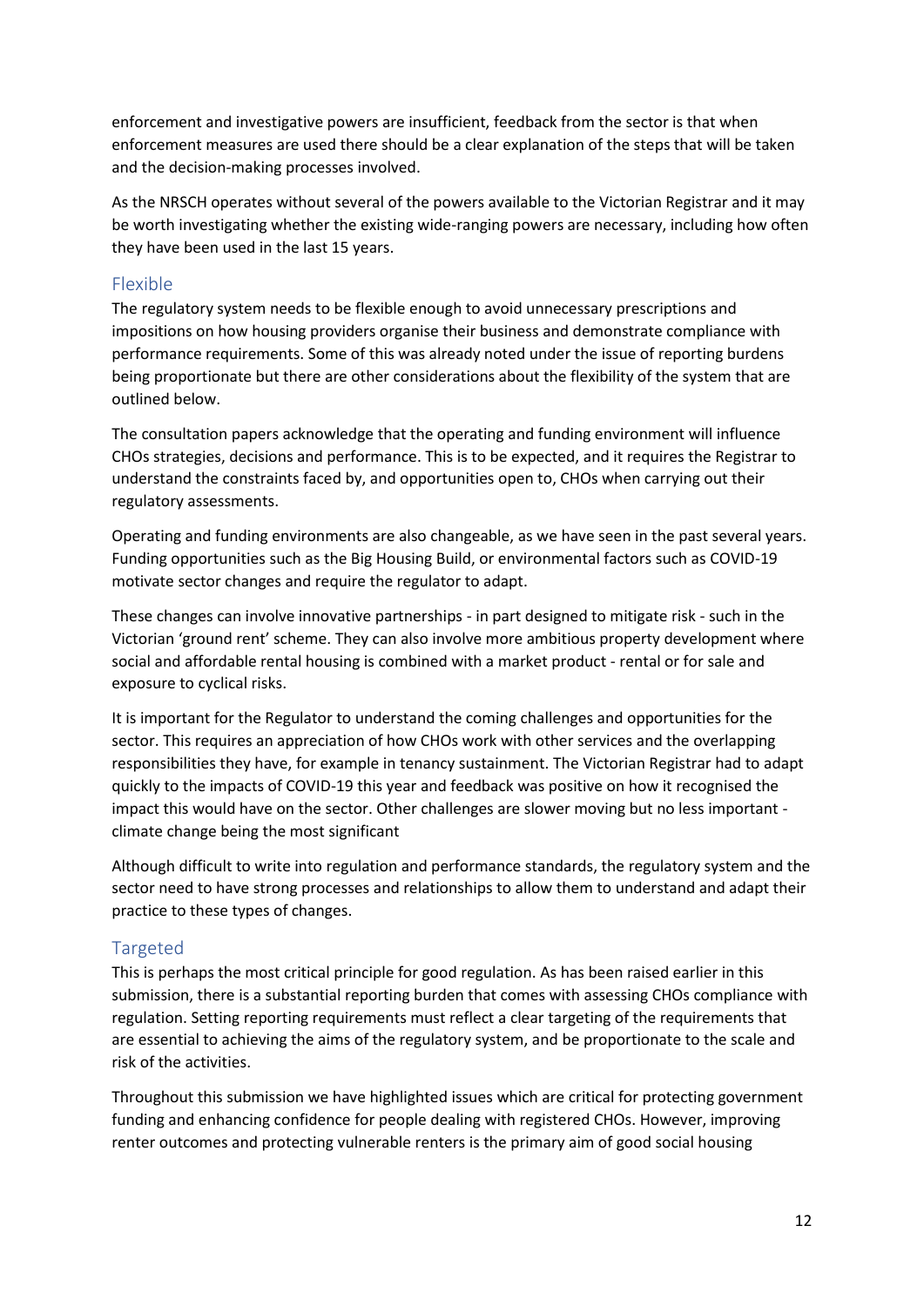regulation. The renter experience and voice have been placed at the centre of this review, and we would like to focus on how this could be enhanced in Victoria's regulatory system.

### Tenant Voice

CHIA Vic supports a strong emphasis on renter outcomes and believes that a regulatory approach which combines the renter voice with prudential assessments could be a useful path for Victoria. One of the strengths of such a 'combined' approach is that it is often difficult to separate the prudential (including governance), and renter and property service aspects of providers' organisations in an overall organisational assessment.

There are a range of ways that the renter voice can be brought into the management and regulation of social housing. We have here distinguished between:

- a role in regulatory governance;
- a voice within CHOs encompassing board membership and formal advisory groups and other renter engagement practice; and
- the degree to which regulatory practice prioritises renter experiences.

We believe there is a role for renter representatives in regulatory governance, however, to make this governance role effective it needs to draw on renter experience and expertise from registered organisations. Renters will need to be trained and supported to participate in regulatory governance activities and currently there does not exist the infrastructure to deliver these types of supports. In the UK there are well developed scrutiny panels models used by regulators and CHOs alike and we could learn from their experience.

Bringing the renter voice into the management and decision-making processes of a CHO can take many forms. All CHOs have set up some form of engagement mechanisms, as this is required under the current regulatory system, however the nature and effectiveness of these has not been evaluated so assessing current practice would be a useful starting point. The findings should inform changes to the performance standards to place more emphasis on renter involvement and the degree to which broader regulatory system requirements limits renter involvement. The findings may also support the design of programs to develop capacity in renter groups and CHOs to embed strong practice.

To properly assess 'renter experience' a different form of regulation would be required that incorporates reality checking and direct engagement with renters and their representatives. There is also potential in an inspection-based regime for renters to be involved in the inspection process (not for their own CHO but as trained assessors), however, this is a resource intensive approach.

There is also scope to draw on other parts of the regulatory system to complement the housing scheme, including through co-regulation with the CHO sector, potentially through complementing regulatory standards with industry accreditation in specialist practice areas such as disability housing or responding to family violence.

Whatever approach is taken, there will be challenges. Even in the UK where social housing makes up 17-25% of all homes, there is difficulty capturing the views of those renters with more complex conditions or lives. In Australia where social housing is viewed as a safety net for the most vulnerable much thought needs to go into this function. Multiple measures are probably the answer, and the desire by some renters to be left alone by their CHO needs to be recognised and accommodated in any attempt to expand the assessment of the renter experience.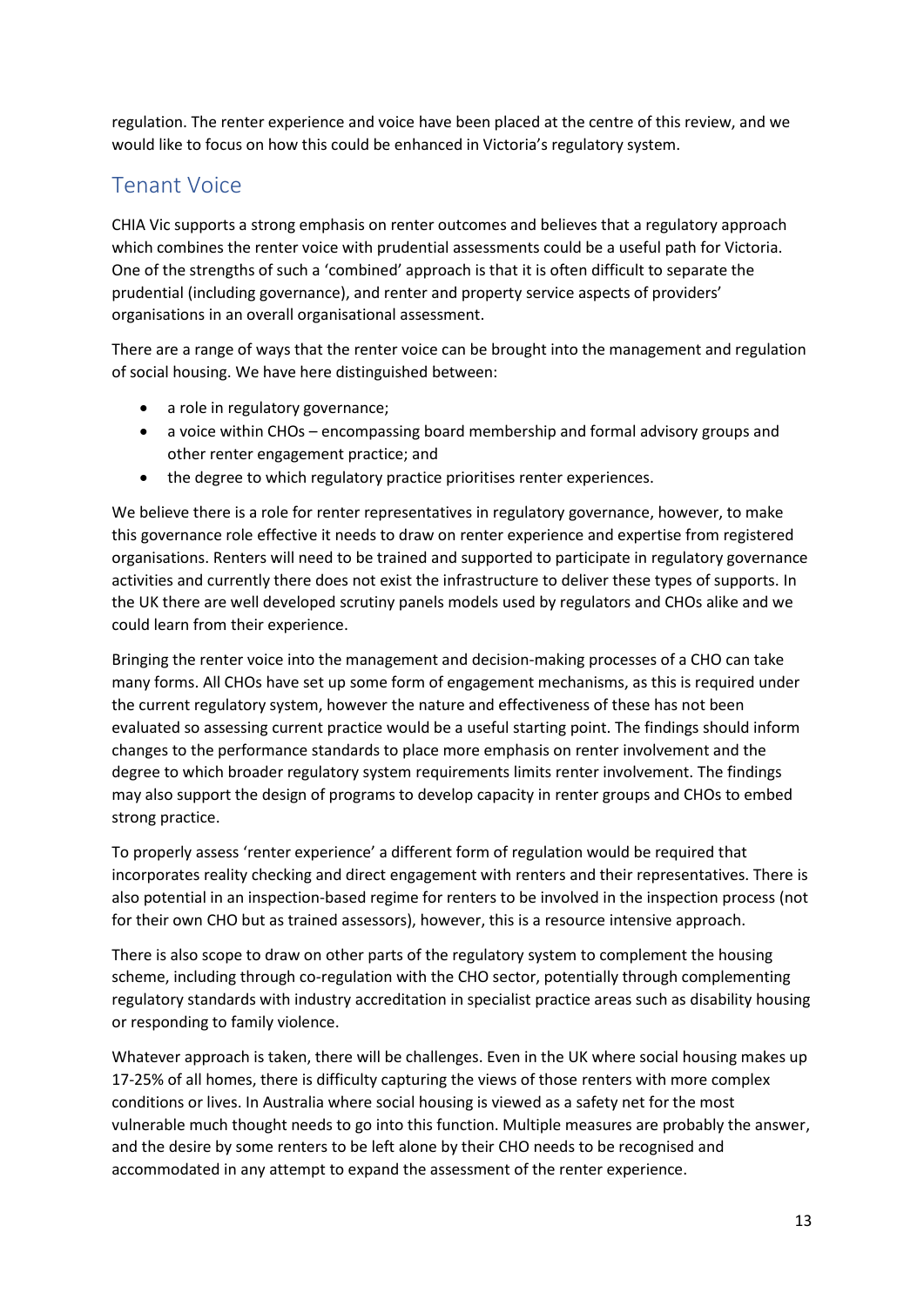Building on the comments made earlier about the need for better data for renters and other key stakeholders in the social housing system, the Regulatory Review should ask renters what data and information about CHOs is meaningful. The recent work undertaken by the Registrar to trial rental provider reports, provides an excellent opportunity to do this.

Lastly, embedding a renter voice in social housing system could be assisted through the creation of a renter voice framework for social housing co-designed by social housing providers and renters. CHIA Vic is currently exploring how to best create such a framework and the implementation, use and continual review of a renter voice framework is work that could be monitored and supported by the regulator.

### Sector capacity building

The consultation paper asks how regulation can drive improvements in the sector beyond minimum requirements. There are existing initiatives that the Housing Registrar utilises to support continuous improvement, including regulatory action plans, regular engagement, benchmarking, collaborative capacity building and reporting on KPMs. These initiatives can be built on and applied across the social housing sector.

However, this raises the larger question of whether or not the Housing Registrar is the most appropriate body to be driving sector development.

CHOs are focused on service improvement. The extent to which a regulatory registration scheme can support individual and sector wide improvements will be dependent upon the resources (time and expertise) it has to understand individual and collective CHO performance and assess progress. In regulatory registration schemes where continuous improvement has been prominent, engagement includes considerable on-site presence.

In the absence of inspection-based regulation, the ability of regulation to drive improvements in the sector beyond minimum requirements will be more limited. However, it has a valuable role to play, potentially through benchmarking and identifying areas where capacity building initiatives are needed that should be incorporated into industry development plans. In some areas, where the Registrar has particular expertise, guidance could be issued or commissioned.

CHIA VIC strongly supports a sector led and government supported industry development approach to drive service improvements and build capacity to respond to new opportunities such as the Big Housing Build. We have developed an [industry-plan](https://chiavic.com.au/resources/industry-plan/) which includes actions to support the industry's growth in Victoria.

Industry development was recognised as an essential part of the National Regulatory Scheme but never acted upon. What has evolved are a series of smaller and often ad-hoc initiatives from the National Housing Finance and Investment Corporation capacity grants to state based industry growth strategies. More recently, as part of the Big Housing Build, the Victorian Government has supported sector capacity building through the creation of a \$6M Sector Development Fund where the major areas of investment are likely to be workforce development, digital transformation and improving the renter experience.

To date there is nothing like the Canadian [Community Housing Transformation Centre](https://centre.support/) which is funded by governments but governed by National, First Nations and Provincial peak housing bodies. The Centre supports both individual organisations to build capacity to grow and develop new homes,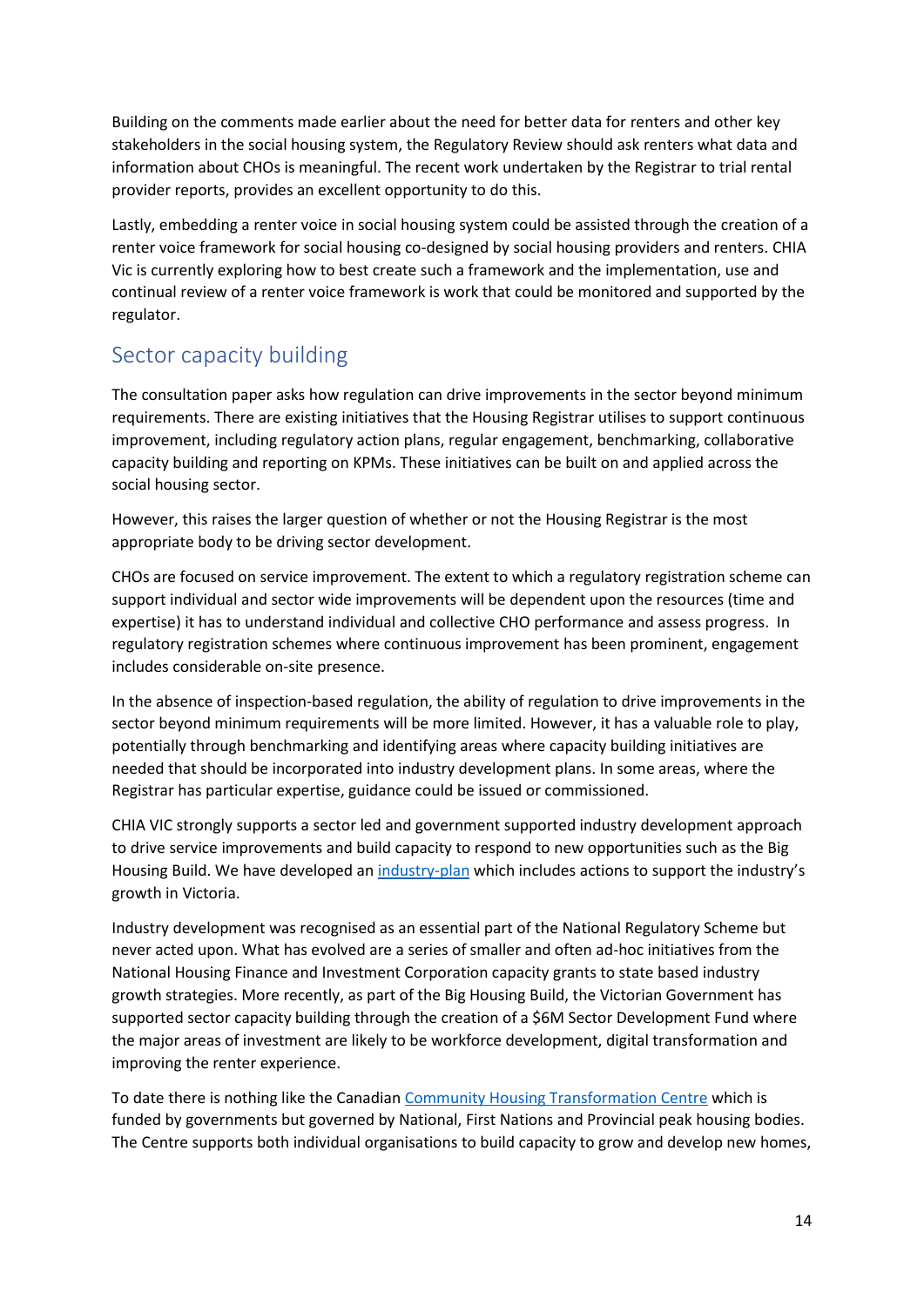and initiatives to drive sector wide improvements. This could be an opportunity for future growth and development within the community housing sector.

### National Regulatory System for Community Housing

Given the efforts to get Victoria to join the national regulatory system have been unsuccessful to date, it is evident that there is a significant amount of work required to achieve this change. CHIA Vic suggests that a helpful question to consider as part of this review is whether joining the National Regulatory System for Community Housing (NRSCH) furthers the aims of good regulation and delivers better outcomes.

CHOs operating across multiple jurisdictions advise that there are substantial costs involved in registering and then running separate compliance systems. To operate in Victoria, national organisations need to set up a subsidiary and meet multiple sets of regulatory requirements for essentially the same activities. There are different reporting mechanisms and processes, minor definitional differences and different reporting timelines

Despite this additional costs and burden, the members we questioned were able to identify any benefits to CHOs or renters from this arrangement and there is no evidence that having multiple different systems has any positive impact on renter outcomes, protecting government investment into social housing, or the confidence of investors into the community housing sector.

Some of the issues that may be worth examining in this light include:

- The waste of resources that could otherwise be spent on delivering improved services.
- Less investment in the system as a whole. For investors such as the NHFIC, one single registration scheme will simplify administration and any future Commonwealth funding would be more straightforward if a consistent regulatory registration scheme was in place.
- A single regulator would also enable nationally consistent information to be published.

However, CHIA Vic's support for a single national regulatory system is predicated on improvements being made to the NRSCH.

CHIA Vic was disappointed with the outcome from the NRSCH review and we joined with other colleagues in writing to the Minister for Housing, the Hon Michael Sukkar outlining what remedial actions should be taken to improve the registration scheme. Many of the issues we raised are also ones that we have identified in our submission to the Victorian regulatory review – including an absence of independent governance, insufficient focus on renter outcomes, regulatory burden, little public information or data, and shortcomings in risk profiling.

It is worth noting that while the Regulatory Review consultation paper highlights apparent differences between the regulatory systems, these are in reality minor in nature. For example, the 'continuous improvement' focus of the Victorian registration scheme is little different in practice to the action plans that CHOs operating in the NRSCH have to prepare in response to recommendations.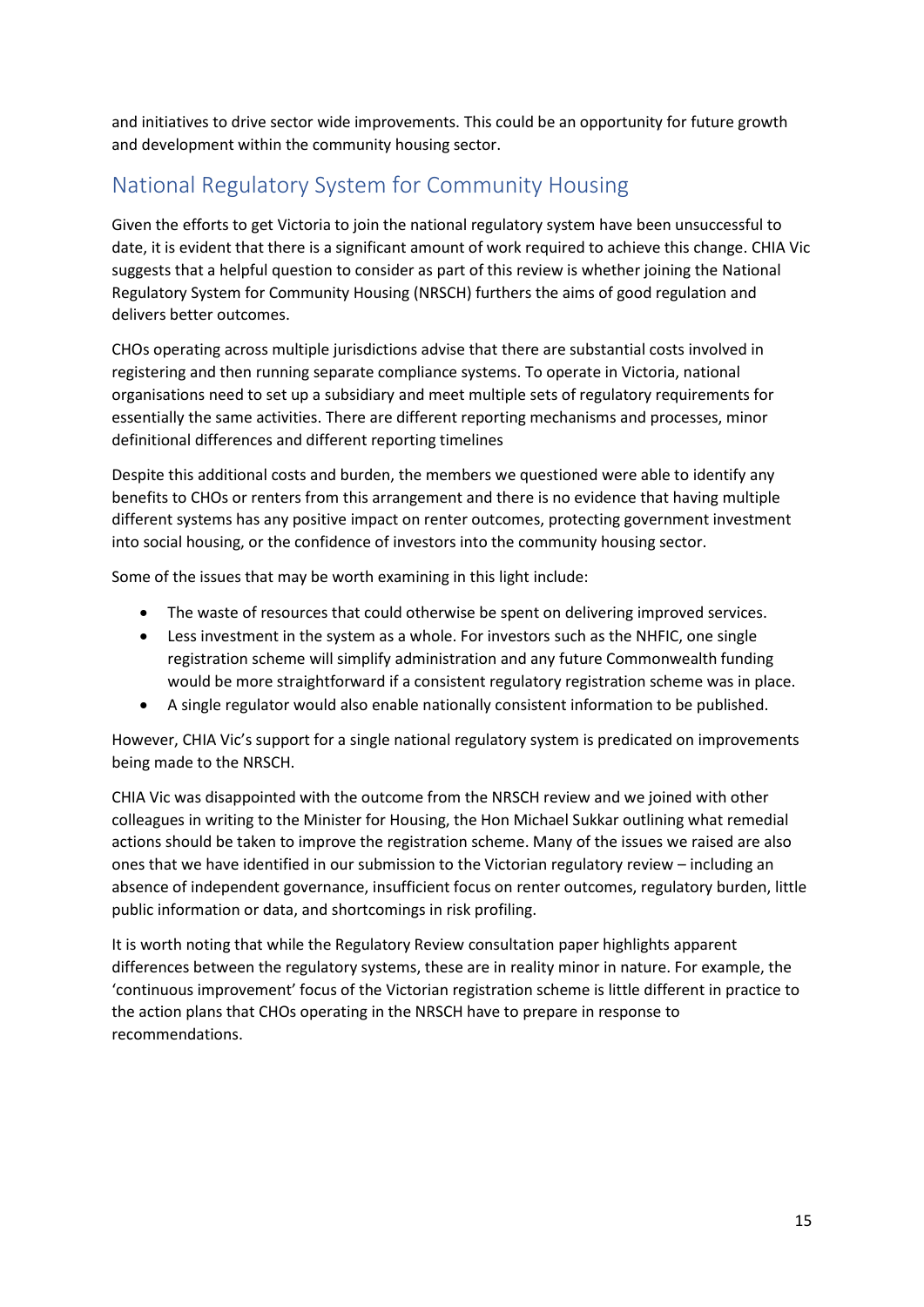# Dispute Resolution

A key opportunity for this review is to improve the current dispute resolution framework for renters.

Dispute resolution regulation and systems should ensure that there are clearly understood, fair, timely, cost-effective and efficient internal and external pathways and processes for dispute management. Such pathways should allow all parties to feel heard and provide clearly reasoned outcomes. The process should negate the need for the more legalistic and time-consuming option of applying to VCAT in most cases while allowing parties to retain rights to access VCAT if required.

Social housing providers have developed robust internal complaint mechanisms and consideration of the impact of changes to external complaints processes on existing internal complaints systems is needed.

Complaints are a key source of the renter voice and a valuable tool in driving service improvement. However, complaints data is not necessarily representative with a small number of renters often over-represented within the data.

The discussion of the Housing Appeals Office in the consultation paper as a "dispute resolution agency" alongside the external complaint management bodies gives a misleading impression of the role of this office. The Housing Appeals Office sits within DFFH as an internal avenue of appeal for renters and applicants receiving services from DFFH.

CHIA Vic recommends that the review panel clarify in future papers that all social housing renters have access to internal avenues of appeal and that for public housing renters, the Housing Appeals Office is an internal avenue. This would reduce the risk of potential confusion in the discussion of creating an external and independent housing appeals office as a new avenue of complaint for both community and public housing renters, an option we believe is worthy of further exploration. To further reduce risks of confusion, we believe that a different name should be used, other than "Housing Appeals Office", in future discussions of this option as this name is already associated with the public housing system's internal appeals function.

We note that there are multiple options for creating a common avenue of redress for all social housing renters. Whatever option is chosen, we believe that complaints resolution should not be part of Regulator's role. Regulation should focus on whether CHOs have robust internal complaint mechanisms and responding to systemic issues revealed by complaints.

CHIA Vic supports the establishment of an independent complaints resolution function for social housing. This should sit outside Homes Victoria and the Housing Registrar. A new body should have a MOU with the Victorian regulator clearly setting out how and in what circumstances information will be shared. Initial work to progress this initiative could include an analysis of the costs, benefits and impacts of the UK Housing Ombudsman approach.

### A Single Regulator

A complementary initiative to the creation of a social housing ombudsman would be the establishment of a single regulator for public and community housing.

The design, creation and implementation of a single regulatory system will require careful planning and a strategy that takes account of the differences in size, diversity of programs, financial models and business models across public and community housing. However, it would extend upon the aim of creating a social housing system which is easy for vulnerable clients to navigate, which drove the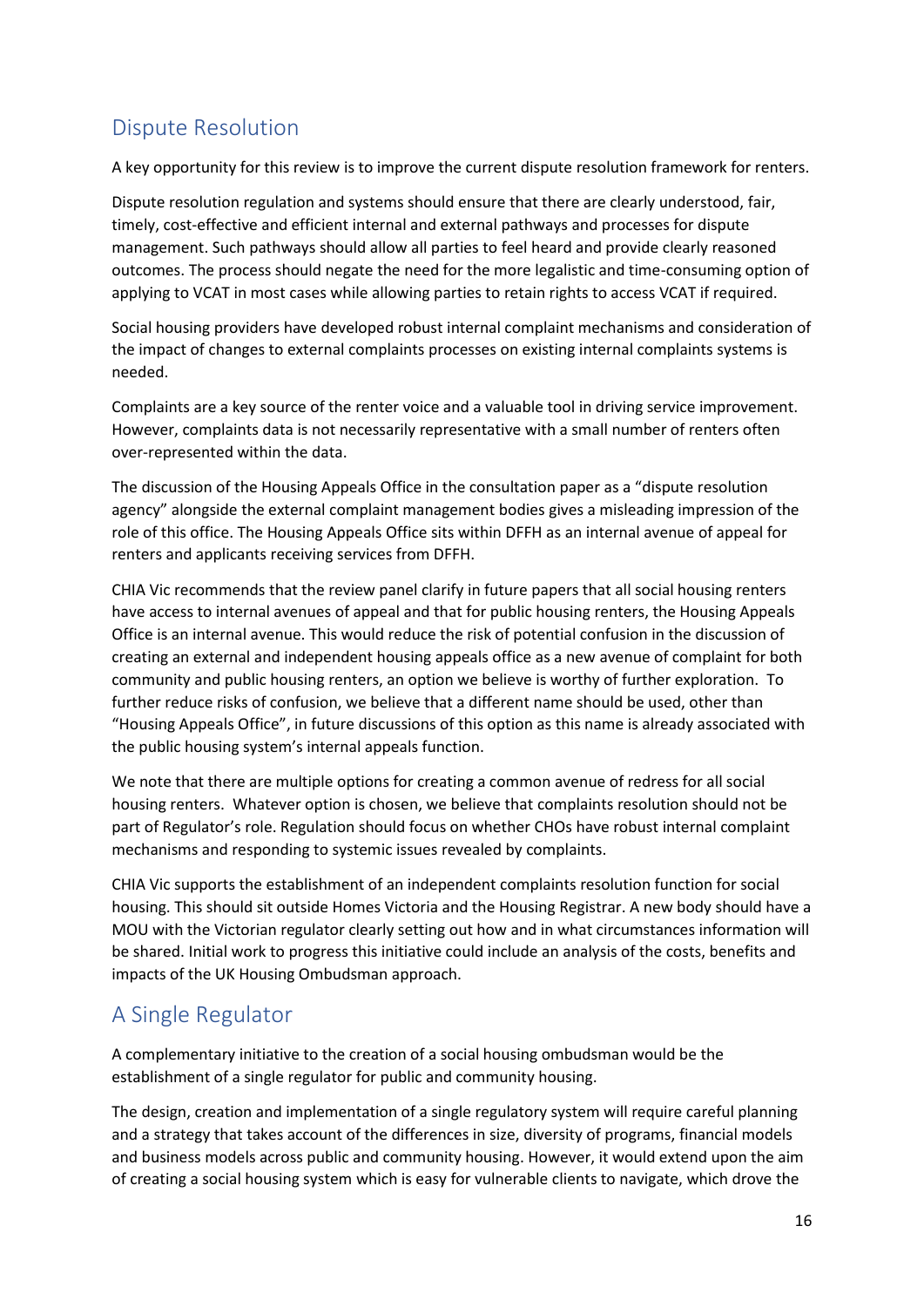establishment of the Victorian Housing Register. It's worth noting that all the UK regulatory registration schemes have successfully accommodated the equivalent of public housing in their registration schemes.

As outlined above, the review should consider the appropriate departmental structures necessary to provide effective, transparent and accountable regulatory oversight of the social housing system via a single regulatory body.

Appropriate ministerial oversight of the regulator should also be considered including the appropriateness of separating ministerial oversight for regulation and social housing operations.

The regulator should provide concise summaries of the data most relevant to social housing investors in an accessible, timely, reliable format based on quality analysis.

### Victorian Housing Register

The Victorian Housing Register (VHR) is a key component in managing the allocations of social housing to eligible Victorians, and has been mentioned repeatedly in the Review's consultation papers.

The VHR was adopted by the community housing sector in 2019 and works well for allocating general long term social housing.

Some critics have claimed that the flexibility of allocations approaches taken by the community housing sector means community housing is less suited than public housing as a solution for housing those with complex needs. This claim was noted in the consultation papers, but such claims ignore how allocation requirements currently work and the [data on allocations.](https://www.vic.gov.au/social-housing-allocation)

In order to receive state government funding, CHOs are required to sign up to the VHR and make all their housing allocations from that shared waiting list. When capital grants or head leased properties are received from government, the number of allocations they are required to make from the "priority access" section of the wait list increases.

Community housing organisations exist to house people in need. It is their charitable purpose, and allocations data demonstrates that they are housing priority applicants at a far greater rate than funding agreements require. CHOs also make allocations plans based on renter and community need as well as ensuring that sufficient rental income is received to support financial viability and cross-subsidise the operational costs of providing homes to households where management costs exceed rental revenue.

The community housing sectors' ability to sustain financial viability while making the majority of allocations from the priority waitlist and meeting the needs of various communities demonstrates that calls for a more prescriptive approach to allocations are not warranted.

Nevertheless, there remain ongoing issues with the effectiveness of the VHR for the community housing sector due to overlapping categories, the challenges in finding appropriate applicants for some programs and minimal flexibility in meeting the needs of specific cohorts.

There are also opportunities to improve the usefulness of the VHR to meet renter needs, for example by creating a means of matching renters with support through the VHR at the time they are housed. This would ensure that new renters had the support they needed to establish and maintain their tenancy.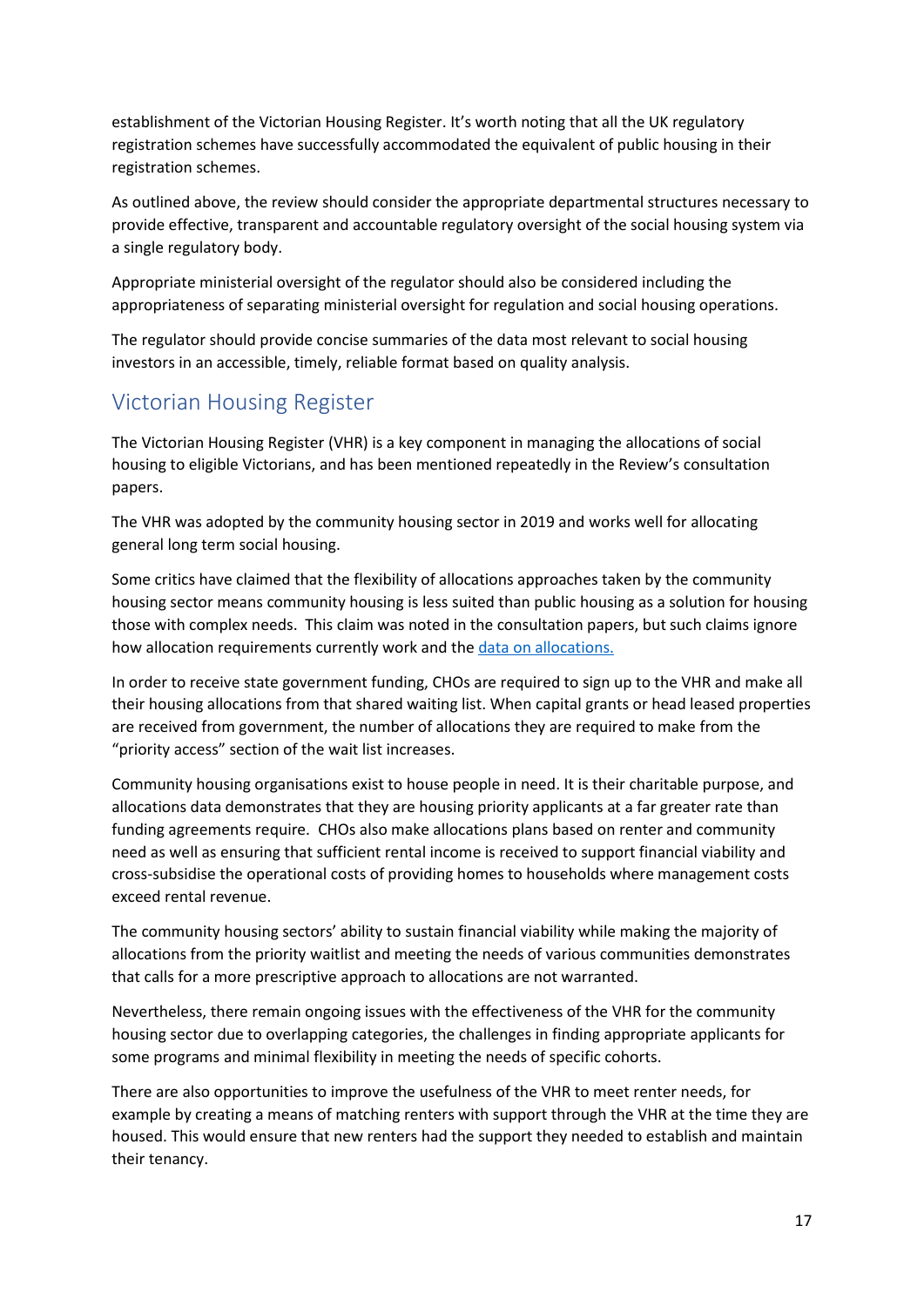We understand that Homes Vic are leading a review of the VHR and that these issues will be explored further in this forum.

### Support

The consultation papers consider the role of support in sustaining social housing tenancies, and CHIA Vic supports a principle that all social housing renters should have access to the supports needed to sustain tenancies, live independently and build meaningful lives.

To achieve this aim the support system requires an overhaul with greater investment, flexibility and targeting. Although CHIA Vic strongly supports improvements to the support system, we understand that the regulatory system for support is being reviewed separately so recommend that the Review Panel be mindful of this parallel work and be clear about what areas of support fall within the scope of this regulatory review, and what will be dealt with elsewhere.

As noted above, there are opportunities for utilising the VHR to match renters with support at the time they are allocated a home that should be explored. Tenancy Plus should also be reviewed with a view to improving the programs' ability to quickly respond to all social housing renters and support tenancy sustainment.

A specialist response is needed for the most complex renters, those with complex needs who are unable to sustain their tenancies despite support from the services.

The consultation paper states that the Support for High-Risk Tenancies program is available to both community and public housing renters, however, the program does not currently accept referrals for community housing renters. CHIA Vic would recommend that this be reviewed, with an aim to ensuring that all social housing renters can access the supports they need.

### Expanding the regulated system to protect vulnerable renters

The consultation papers consider several mechanisms for extending the protections of regulation to people who are eligible for social housing but who rent in the private market. These include extending some kind of regulation to all private landlords housing vulnerable renters, creating a category of registration for ACCOs, and opening the social housing regulatory system to for-profit housing providers.

In our response to the Homes Victoria's Ten Year Social and Affordable Housing Strategy CHIA Vic called for access to housing to be enshrined in legislation. We are sympathetic to the intent behind extending regulatory protections to renters in the private sector. However, while believing all renters should be afforded protections through residential tenancy law, we are sceptical about whether a regulatory system for social or affordable housing providers can be extended to private landlords, even those whose renters are receiving Commonwealth Rental Assistance (CRA).

Apart from operational complexities, when low cost rented housing is in such short supply, care needs to be taken that regulation does not have unintended consequences, such as further stigmatising or otherwise disadvantaging low-income renters, or causing private landlords to withdraw their properties from the rental market. We strongly support examining how and if these risks can be offset when considering extending social housing regulation to private landlords.

An initial focus could be to ensure existing health and safety requirements and RTA obligations are met and that there is more public reporting of landlord failures.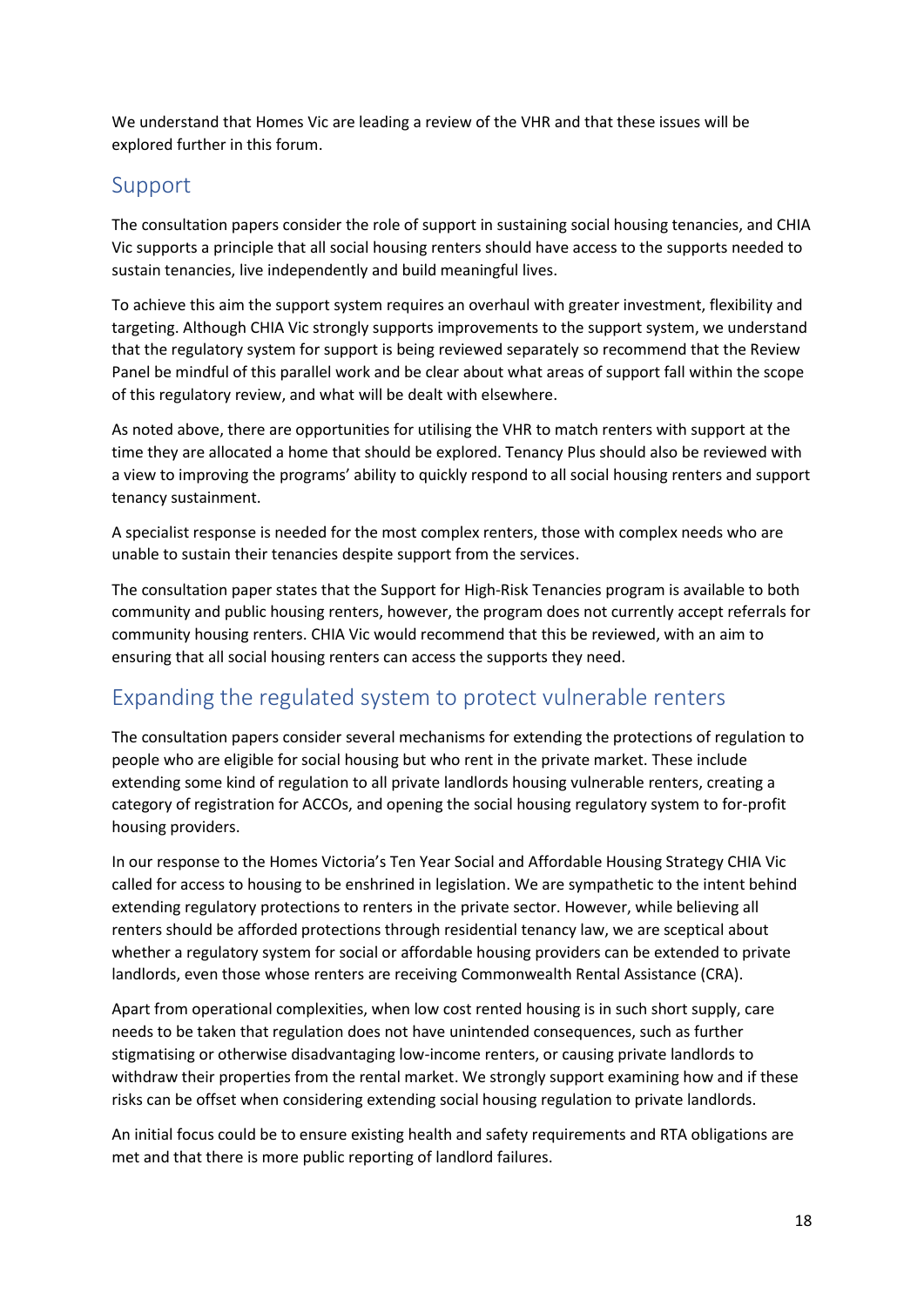A further step may be to phase in regulation by housing type - possibly starting with caravan parks and private rooming houses – consulting with representatives from those sectors and renter bodies.

# Expanding the Regulated System to Other Parties

CHIA Vic does not support allowing for-profit housing providers to register under a social housing regulatory system. For profit organisations are obliged to put their owners interests first, and with surpluses from social and affordable rental housing being small there is an inevitable tension between maximising profit and delivering quality services.

The community housing branding is important to the community housing sector. It distinguishes our sector, which is charitable, from both 'for profits' and non-charitable NFP organisations. CHIA Vic strongly opposes any changes which would add to the challenges of building public understanding of the businesses that operate social housing.

If a regulatory registration scheme is introduced to register for-profit organisations, for example to regulate organisations receiving government funding, tax concessions or planning contributions for the explicit purpose of delivering affordable housing, then CHIA Vic strongly recommends that such a scheme be kept separate from the social housing regulatory system. These operators should not be considered community housing organisations, or social housing providers.

### Cultural Safety

We understand that smaller Aboriginal housing providers have difficulty in meeting the registration and reporting requirements, even at the Housing Provider level, as the regulatory reporting requirements are onerous for small organisations and have not been reviewed for appropriateness for ACCOs. This may prevent ACCOs from meeting their potential to scale up and we support measures to examine and overcome this, which may include customised registration requirements for small scale Aboriginal housing organisations.

Including ACCOs in the social housing regulatory system will expand the number of culturally appropriate housing options for Aboriginal Victorians, but embedding cultural safety in mainstream organisations is also an important element in achieving culturally safe, accessible and sustainable housing for Aboriginal people that builds pathways to independence and prosperity.

CHIA Vic is committed to Aboriginal self-determination and strongly supports the aims outlined above for safe, accessible and sustainable housing for Aboriginal Victorians. We support the inclusion of a Performance Standard on cultural safety and on regulation providing greater clarity for applicants and renters through public reporting on initiatives to improve culturally safe policies and practices.

The Community Housing Aboriginal Cultural Safety Framework is an important step towards improving cultural safety and provides a foundation that can be built on further, including through the regulation and reporting suggested here.

Aboriginal Housing Victoria is leading consultations and work to examine how regulatory change can lead to better outcomes for Aboriginal renters, and they will be responding directly to the consultation paper. We look forward to working with AHV and the broader community housing sector following this consultation.